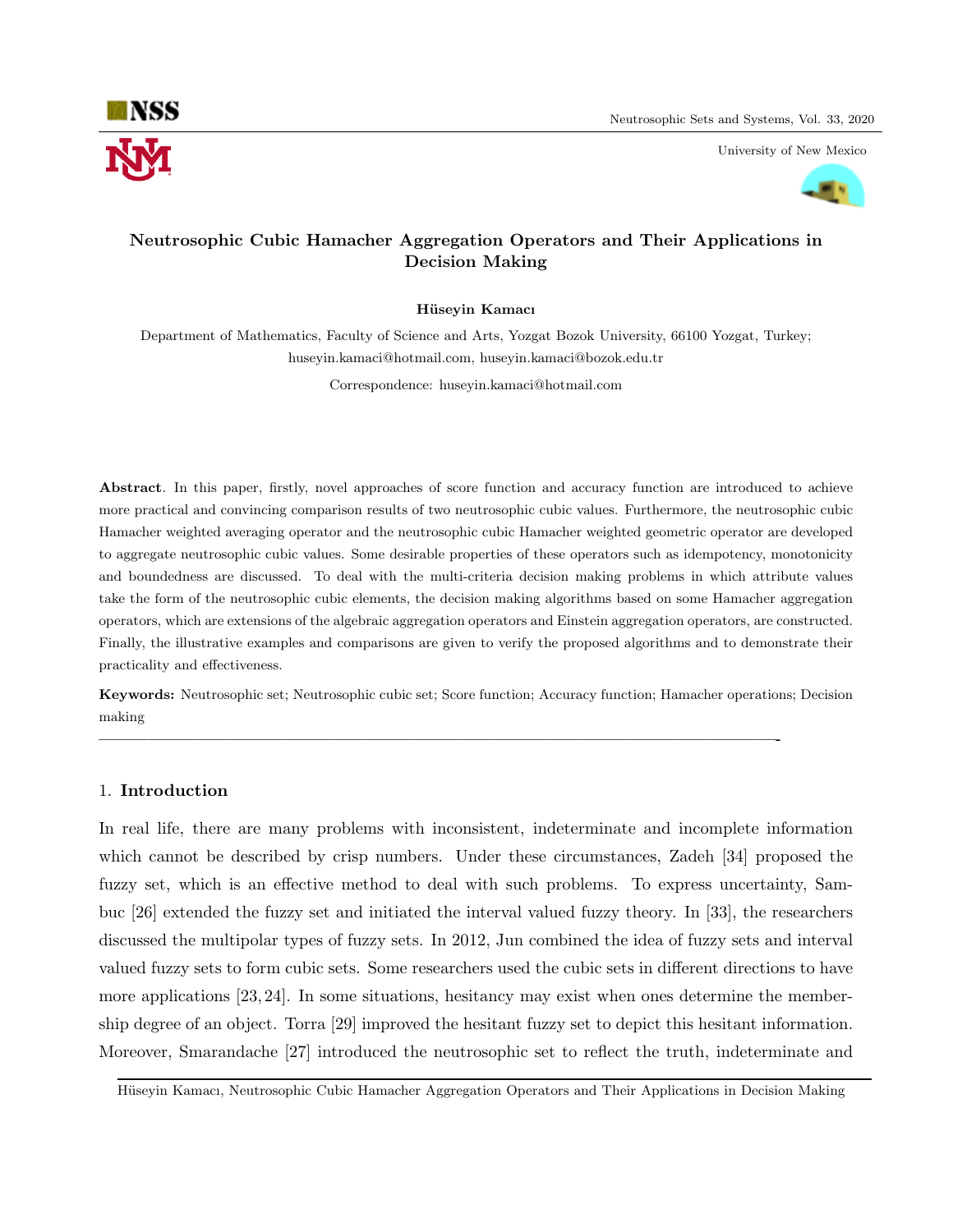false information simultaneously. In addition, Wang et al. pointed out that the neutrosophic set is difficult to truly apply to practical problems in real world scenarios. To overcome this flaw, they proposed single valued neutrosophic sets [32]. In addition, they put forward that in many real life problems, the degrees of truth, indeterminacy and falsity of a certain statement may be adaptly preferred by interval forms, instead of real numbers [31]. Moreover, many papers were published on the neutrosophic set's case studies  $[1, 2, 19, 20, 30]$ , their some extensions  $[3-5, 12, 16]$ , and combining with other theories, like graph theory  $[11, 18]$ , soft set theory  $[8, 15, 28]$ , rough set theory  $[6]$ .

By combining the single valued neutrosophic set and interval neutrosophic set, Jun et al. [14], and Ali et al. [7] introduced the notion of neutrosophic cubic set. These sets enable us to choose both interval values and single values for the membership, indeterminacy and non-membership. This characteristic of neutrosophic cubic sets enables us to deal with ambiguous and uncertain data more efficiently. In addition, the application of sundry extensions of neutrosophic cubic sets studied by researchers in a variety of fields, like decision-making, supplier selection and similarity measure [9, 21, 22, 35].

The aggregation operators are an indispensable part of decision making in neutrosophic cubic environments. In 2019, Khan et al. [17] developed the neutrosophic cubic Einstein weighted geometric operator, and also defined the score and accuracy functions to reveal the superiority among the neutrosophic cubic numbers. It is known that Einstein  $t$ -norm and Einstein  $t$ -conorm are special forms of Hamacher t-norm and Hamacher t-conorm respectively, that is, Hamacher t-norm and Hamacher t-conorm are the more general version. This paper aims to introduce the neutrosophic cubic Hamacher weighted averaging operator and neutrosophic cubic Hamacher weighted geometric operator, which generalize the aggregation operators proposed by Khan et al. [17]. Furthermore, it proposes new score function and accuracy function, which provide more efficient outputs than Khan et al.'s functions. By using these emerging operators and functions, the phenomenal algorithms are elaborated to solve multi-criteria decision making problems. The contributions of this study can be summarized as follows. The models are proposed to compare neutrosophic cubic numbers, and the operators which are more efficient than some existing netrosophic cubic aggregation operators are developed. In addition to these, it is instilled that these concepts can be used to handle the problems with neutrosophic cubic information.

This paper is arranged as follows. Section 2 presents some fundamental concepts of fuzzy set, neutrosophic set, interval neutrosophic set, cubic set and neutrosophic cubic set. Section 3 presents comparison strategy of two neutrosophic cubic elements. Section 4 is devoted to improve the Hamacher operations of neutrosophic cubic elements. Section 5 introduces neutrosophic cubic Hamacher weighted aggregation operators and their basic properties. Section 6 is devoted to proposing the neutrosophic cubic decision making algorithms with possible applications and analyzing the ranking order with different reducing factors. Section 7 is the conclusion and the future scope of research.

Hüseyin Kamacı, Neutrosophic Cubic Hamacher Aggregation Operators and Their Applications in Decision Making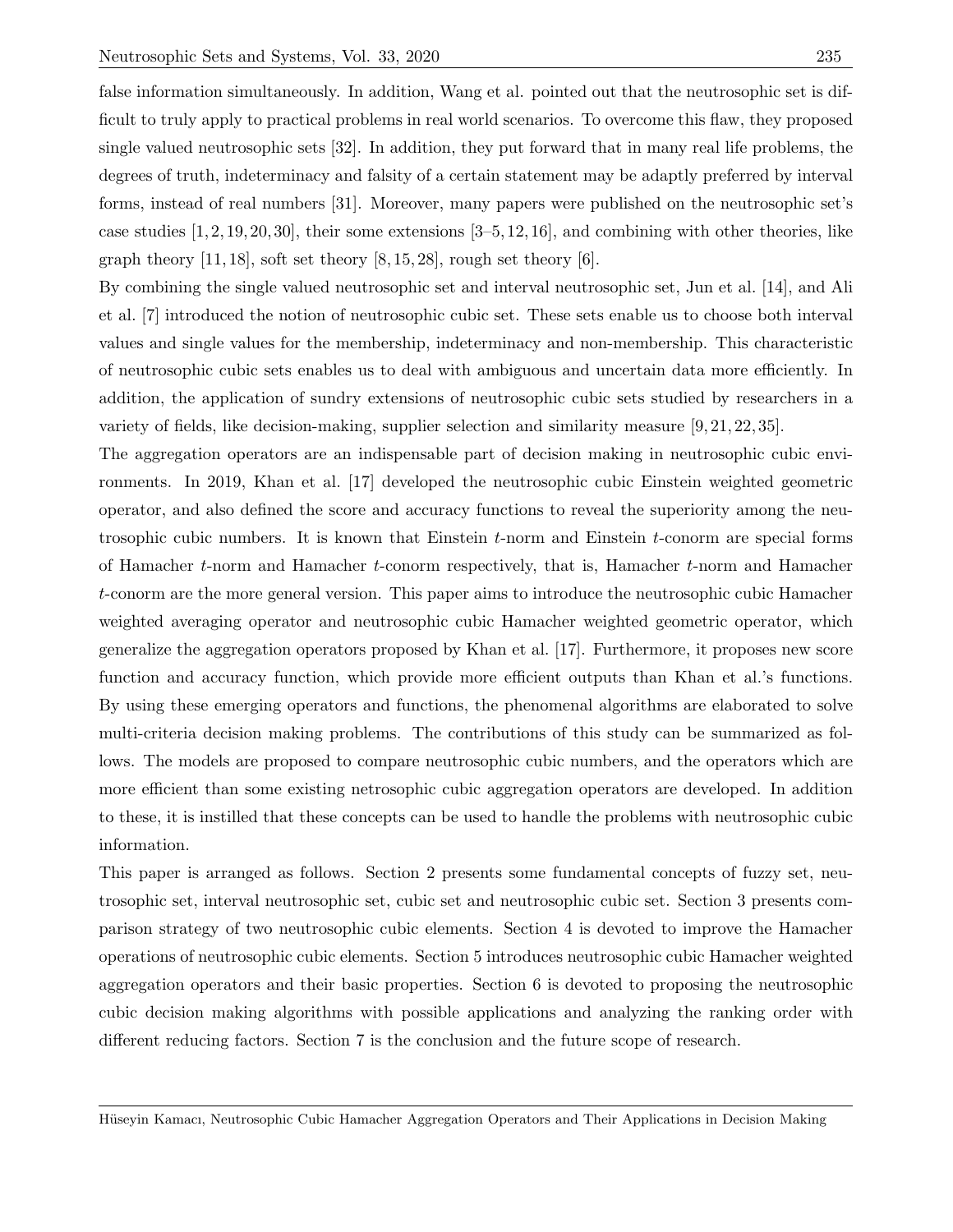#### 2. Preliminaries

In this part, we briefly remind the definitions of fuzzy set, neutrosophic set, interval neutrosophic set, cubic set, neutrosophic cubic set and neutrosophic cubic element.

**Definition 2.1.** ( [34]) Let  $\mathcal O$  be a universal set. Then, a fuzzy set (FS)  $\Psi$  in  $\mathcal O$  is defined by

$$
\Psi = \{\mu_{\Psi}(o)/o : o \in \mathcal{O}\}
$$

where  $\mu_{\Psi}: \mathcal{O} \to [0, 1]$  is said to be the membership function and  $\mu_{\Upsilon}(o)$  denotes the degrees of membership of  $o \in \mathcal{O}$  to the set  $\Psi$ .

**Definition 2.2.** ( [26]) Let  $O$  be a universal set and  $D[0, 1]$  be the set of all closed subintervals of the interval [0,1]. Then, an interval-valued fuzzy set (IFS)  $\tilde{\Psi}$  in  $\mathcal{O}$  is characterized by

$$
\widetilde{\Psi} = \{ \widetilde{\mu}_{\widetilde{\Psi}}(o)/o : o \in \mathcal{O} \}
$$

where  $\widetilde{\mu}_{\widetilde{\Psi}} = [\widetilde{\mu}_{\widetilde{\Psi}}^L]$  $\frac{L}{\widetilde{\Psi}}, \widetilde{\mu}^U_{\widetilde{\Psi}}$  $\mathcal{U}_{\widetilde{\Psi}}^U$  :  $\mathcal{O} \to D[0,1]$  is said to be the membership function, and  $\widetilde{\mu}_{\widetilde{\Psi}}^L$  $\frac{L}{\tilde{\Psi}}(o)$  and  $\widetilde{\mu}_{\tilde{\Psi}}^U$  $\frac{U}{\tilde{\Psi}}(o)$  (where  $\widetilde{\mu}^L_{\widetilde{\Psi}}$  $\frac{L}{\tilde{\Psi}}(o) \leq \widetilde{\mu}_{\widetilde{\Psi}}^U$  $U_{\tilde{\Psi}}(o)$  denote the lower degree and upper degree of membership of  $o \in \mathcal{O}$  to the set  $\Psi$ , respectively.

**Definition 2.3.** ( [27]) Let  $\mathcal{O}$  be a universal set. Then, a nuetrosophic set (NS)  $\Upsilon$  in  $\mathcal{O}$  is described in the following form

$$
\Upsilon = \{(\mu\Upsilon, \iota\Upsilon, \eta\Upsilon)/o : o \in \mathcal{O}\}
$$

where  $\mu_{\Upsilon}, \iota_{\Upsilon}, \eta_{\Upsilon}: \mathcal{O} \to ]0^-, 1^+]$  are said to be the functions of membership, indeterminacy and nonmembership, respectively. Also,  $\mu_{\Upsilon}(o)$ ,  $\iota_{\Upsilon}(o)$  and  $\eta_{\Upsilon}(o)$  denote the degrees of membership, indeterminacy and non-membership of  $o \in \mathcal{O}$  to the set  $\Upsilon$  respectively.

**Definition 2.4.** ( [32]) Let  $\mathcal{O}$  be a universal set. Then, a single nuetrosophic set  $\Gamma$  in  $\mathcal{O}$  is described in the following form

$$
\Upsilon = \{(\mu_{\Upsilon}, \iota_{\Upsilon}, \eta_{\Upsilon})/o : o \in \mathcal{O}\}
$$

where  $\mu_{\Upsilon}, \iota_{\Upsilon}, \eta_{\Upsilon} : \mathcal{O} \to [0, 1]$  are called the functions of membership, indeterminacy and nonmembership, respectively. Also,  $\mu_Y(o)$ ,  $\iota_Y(o)$  and  $\eta_Y(o)$  denote the degrees of membership, indeterminacy and non-membership of  $o \in \mathcal{O}$  to the set  $\Upsilon$  respectively.

Remark. Throughout the paper, Υ means the single valued neutrosophic set.

**Definition 2.5.** ( [31]) Let  $O$  be a universal set and  $D[0, 1]$  be the set of all closed subintervals of the interval [0,1]. Then, an interval neutrosophic set (INS)  $\Upsilon$  in  $\mathcal{O}$  is characterized by

$$
\widetilde{\Upsilon} = \{(\widetilde{\mu}_{\widetilde{\Upsilon}}, \widetilde{\iota}_{\widetilde{\Upsilon}}, \widetilde{\eta}_{\widetilde{\Upsilon}})/o : o \in \mathcal{O}\}
$$

where  $\tilde{\mu}_{\tilde{\gamma}}, \tilde{\nu}_{\tilde{\gamma}}, \tilde{\eta}_{\tilde{\gamma}} : \mathcal{O} \to D[0,1]$  are termed to be the functions of membership, indeterminacy and non-membership, respectively. Also,  $\widetilde{\mu}_{\widetilde{\Upsilon}}^L$  $\frac{L}{\widetilde{\Upsilon}}(o),\,\widetilde{\mu}^{U}_{\widetilde{\Upsilon}}$  $\frac{U}{\tilde{\gamma}}(o)$  denote the lower and upper degrees of membership,  $\widetilde{\iota}_{\widetilde{\Upsilon}}^{L}$  $\frac{\mathcal{I}}{\widetilde{\Upsilon}}(o),\ \widetilde{\iota}_{\widetilde{\Upsilon}}^{U}$  $\tilde{\gamma}^{U}(o)$  denote the lower and upper degrees of indeterminacy and  $\tilde{\eta}^{L}_{\tilde{\Upsilon}}$  $\tilde{\tilde{\gamma}}^{L}(0), \ \tilde{\eta}^{U}_{\widetilde{\Upsilon}}$  $\frac{\partial}{\partial \tilde{\mathbf{r}}}$  (*o*) denote the lower and upper degrees of non-membership, respectively.

Hüseyin Kamacı, Neutrosophic Cubic Hamacher Aggregation Operators and Their Applications in Decision Making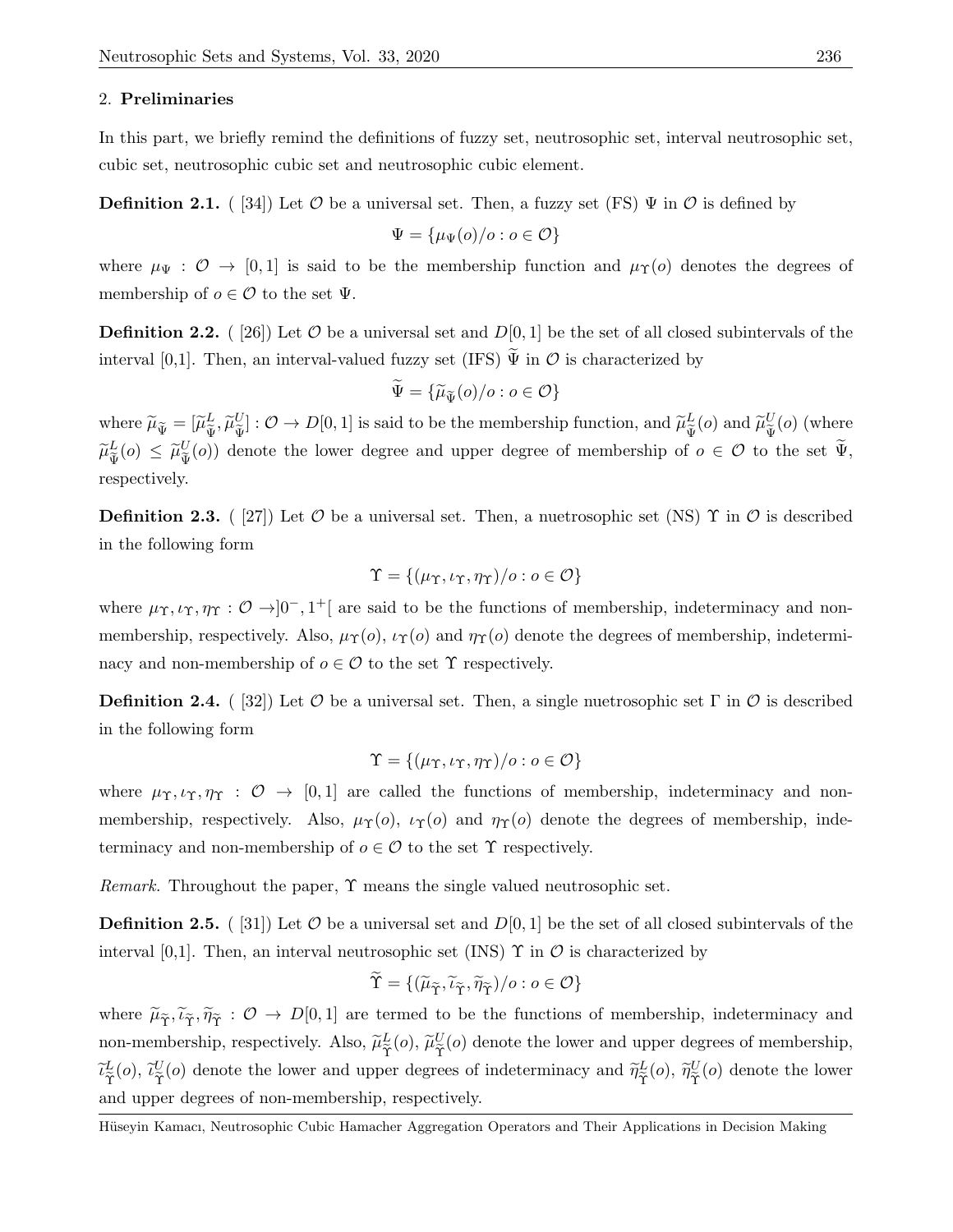**Definition 2.6.** ( [13]) Let  $\mathcal O$  be a universal set. Then, a cubic set (CS)  $\Delta$  in  $\mathcal O$  is a structure in the following form

$$
\Delta = \{ (\widetilde{\Psi}(o), \Psi(o))/o : o \in \mathcal{O} \}
$$

where  $\widetilde{\Psi}$  is an IFS in  $\mathcal{O}$  and  $\Psi$  is an FS in  $\mathcal{O}$ 

**Definition 2.7.** ( [7, 14]) Let  $\mathcal O$  be a universal set. Then, a neutrosophic cubic set (NCS)  $\Lambda$  in  $\mathcal O$  is a structure in the following form

$$
\Lambda = \{ (\widetilde{\Upsilon}(o), \Upsilon(o))/o : o \in \mathcal{O} \}
$$

where  $\widetilde{\Upsilon}$  is an INS in  $\mathcal{O}$  and  $\Upsilon$  is an NS in  $\mathcal{O}$ 

Simply, the structure of neutrosophic cubic set can be considered as follows

$$
\Upsilon = \{((\widetilde{\mu}_{\widetilde{\Upsilon}}(o), \widetilde{\iota}_{\widetilde{\Upsilon}}(o), \widetilde{\eta}_{\widetilde{\Upsilon}}(o)), (\mu_{\Upsilon}(o), \iota_{\Upsilon}(o), \eta_{\Upsilon}(o))))\circ : o \in \mathcal{O}\}\
$$

Furthermore,  $((\widetilde{\mu}_{\widetilde{\Upsilon}}(o),\widetilde{\nu}_{\widetilde{\Upsilon}}(o),\widetilde{\eta}_{\widetilde{\Upsilon}}(o)),(\mu_{\Upsilon}(o),\nu_{\Upsilon}(o),\eta_{\Upsilon}(o))),$  which is an element in  $\Lambda$ , is called a neutrsophic cubic element (NCE). For simplicity, an NCE is denoted by  $v_k = (\tilde{\mu}_k, \tilde{\iota}_k, \tilde{\eta}_k, \mu_k, \iota_k, \eta_k)$ .

**Example 2.8.** Suppose that  $\mathcal{O} = \{o_1, o_2, o_3, o_4\}$  be a universal set. Then,

(i): a fuzzy set  $\Psi$  in  $\mathcal O$  can be exemplified as follows.

$$
\Psi = \{0.3/o_1, 0.7/o_2, 1/o_3, 0.1/o_4\}.
$$

(ii): an interval-valued fuzzy set  $\widetilde{\Psi}$  in  $\mathcal O$  can be illustrated as follows.

$$
\tilde{\Psi} = \{ [0.3, 0.4] / o_1, [0.4, 0.7] / o_2, [0, 1] / o_3, [0.1, 0.1] / o_4 \}
$$

(iii): As a sample of a neutrosophic set  $\Upsilon$  in  $\mathcal{O}$ , the following set can be given.

$$
\Upsilon = \{ (0.3, 0.7, 0.2) / o_1, (0.1, 0.1, 0.1) / o_2, (1, 0.7, 0.3) / o_3, (0, 0, 0.9) / o_4 \}
$$

(iv): an interval neutrosophic set  $\tilde{\Upsilon}$  in  $\mathcal O$  can be shown in the following form.

$$
\widetilde{\Upsilon} = \left\{ \begin{array}{l} ([0.2, 0.6], [0.4, 0.4], [0.1, 0.8]) / o_1, ([0.5, 1], [0.3, 0.4], [0.6, 0.7]) / o_2, \\ ([0, 0], [0.1, 0.8], [0.2, 0.4]) / o_3, ([0.1, 0.4], [0.3, 0.5], [0.2, 0.2]) / o_4 \end{array} \right\}
$$

(v): a cubic set  $\Delta$  in  $\mathcal O$  is can be exemplified as follows.

$$
\Delta = \{ ([0.2, 0.6], 0.5) / o_1, ([0.1, 0.5], 0.2) / o_2, ([0.5, 0.7], 1) / o_3, ([0.1, 1], 0.4) / o_4 \}.
$$

.

.

(vi): a neutrosophic cubic set  $\Lambda$  in  $\mathcal O$  is an object having the following form

$$
\Lambda = \left\{ \begin{array}{l} ((([0.1, 0.4], [0.1, 0.4], [0.3, 0.6]), (0.5, 0.3, 0.8))/o_1, \\ (([0.8, 0.9], [0.1, 0.7], [0.2, 0.7]), (0.6, 1, 0.7))/o_2, \\ (([0.3, 1], [0, 0.5], [0.4, 0.6]), (0, 0.3, 0.7))/o_3, \\ (([0.4, 0.9], [0.2, 0.2], [0.6, 0.8]), (0.1, 0.1, 0.1)))/o_4 \end{array} \right\}
$$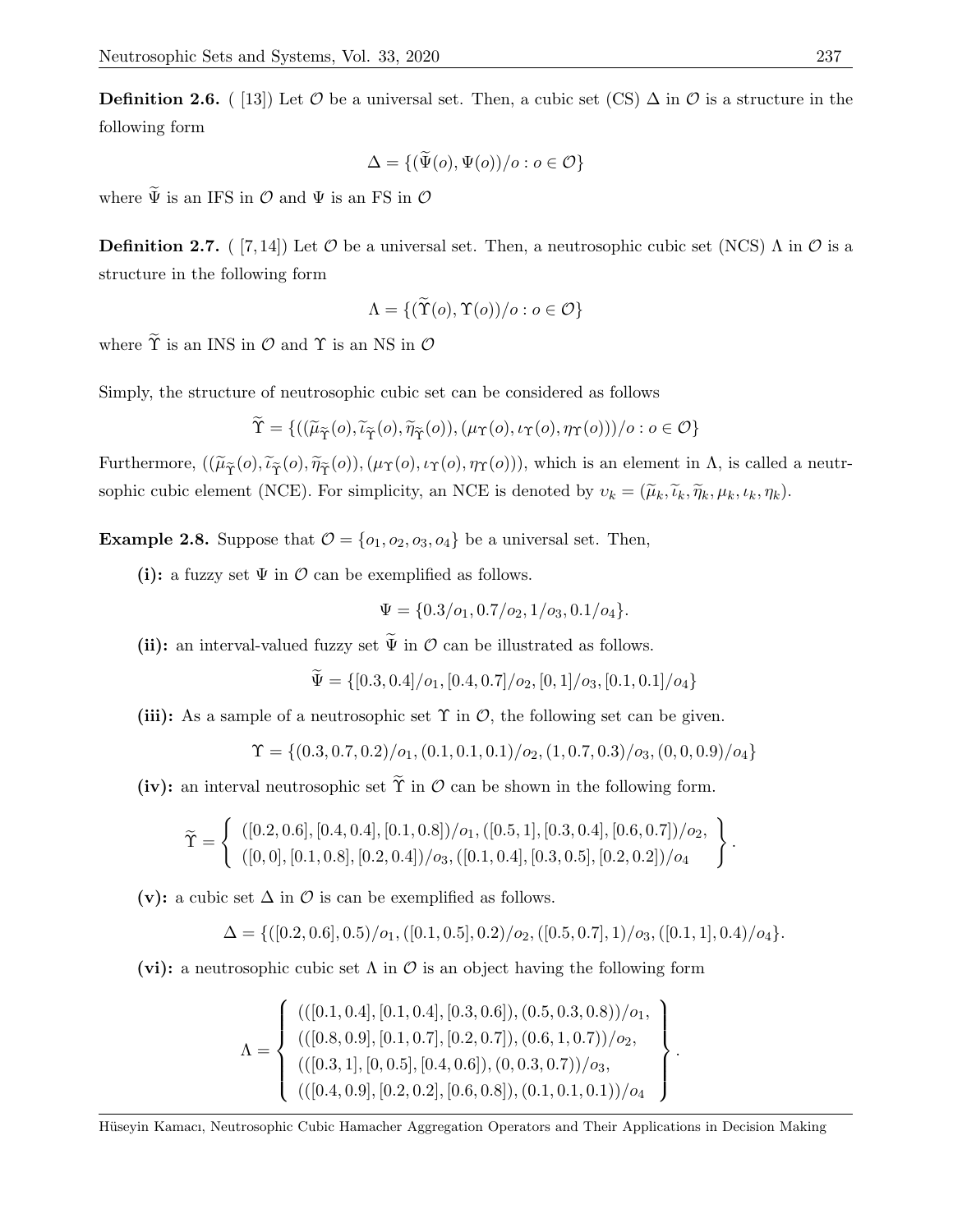#### 3. Score and Accuracy Functions of Neutrosophic Cubic Element

We can develop the score and accuracy functions to compare two NCEs. For comparison of two NCEs, firstly, we use the score functions, sometimes the score values of two NCEs can be equal although they have different components of membership, indeterminacy and non-membership functions. In such cases, it is aimed to achieve a ranking priority between the NCEs using the accuracy function.

**Definition 3.1.** Let  $v_k = (\tilde{\mu}_k, \tilde{\nu}_k, \tilde{\eta}_k, \mu_k, \iota_k, \eta_k)$  be an NCE, where  $\tilde{\mu}_k = [\tilde{\mu}_k^L, \tilde{\mu}_k^U], \tilde{\iota}_k = [\tilde{\iota}_k^L, \tilde{\iota}_k^U]$  and  $\widetilde{\eta}_k = [\widetilde{\eta}_k^L, \widetilde{\eta}_k^U].$  Then, the score function  $f_{scr}$  is defined by

$$
f_{scr} = \frac{\frac{1}{2}\left(6 + \left(\widetilde{\mu}_k^L + \widetilde{\mu}_k^U\right) - 2\left(\widetilde{\iota}_k^L + \widetilde{\iota}_k^U\right) - \left(\widetilde{\eta}_k^L + \widetilde{\eta}_k^U\right)\right) + \left(3 + \mu_k - 2\mu_k - \eta_k\right)}{8}.\tag{1}
$$

**Proposition 3.2.** The score function of any NCE lies between 0 to 1, i.e.,  $f_{scr}(v_k) \in [0,1]$  for any  $v_k$ .

Proof. Consider  $v_k = (\tilde{\mu}_k, \tilde{\iota}_k, \tilde{\eta}_k, \mu_k, \iota_k, \eta_k)$ . By using the definitions of INS and NS, we have all  $\tilde{\mu}_k^L$ ,  $\widetilde{\mu}_k^U, \widetilde{\iota}_k^L, \widetilde{\iota}_k^U, \widetilde{\eta}_k^L, \widetilde{\eta}_k^U, \mu_k, \iota_k, \eta_k \in [0, 1].$ 

Then, it is easily seen that

$$
0 \le \tilde{\mu}_k^L \le 1, \quad 0 \le \tilde{\mu}_k^U \le 1 \Rightarrow 0 \le \tilde{\mu}_k^L + \tilde{\mu}_k^U \le 2,\tag{2}
$$

$$
0 \leq \tilde{t}_k^L \leq 1, \quad 0 \leq \tilde{t}_k^U \leq 1 \Rightarrow 0 \leq \tilde{t}_k^L + \tilde{t}_k^U \leq 2 \Rightarrow -4 \leq -2(\tilde{t}_k^L + \tilde{t}_k^U) \leq 0,\tag{3}
$$

and

$$
0 \leq \widetilde{\eta}_k^L \leq 1, \quad 0 \leq \widetilde{\eta}_k^U \leq 1 \Rightarrow 0 \leq \widetilde{\eta}_k^L + \widetilde{\eta}_k^U \leq 2 \Rightarrow -2 \leq -\widetilde{\eta}_k^L - \widetilde{\eta}_k^U \leq 0. \tag{4}
$$

By adding Eqs.  $(2)$ ,  $(3)$  and  $(4)$ , we obtain

$$
-6 \leq (\widetilde{\mu}_k^L + \widetilde{\mu}_k^U) - 2(\widetilde{\iota}_k^L + \widetilde{\iota}_k^U) - (\widetilde{\eta}_k^L + \widetilde{\eta}_k^U) \leq 2
$$
  
\n
$$
\Rightarrow 0 \leq \frac{1}{2} \left( 6 + (\widetilde{\mu}_k^L + \widetilde{\mu}_k^U) - 2(\widetilde{\iota}_k^L + \widetilde{\iota}_k^U) - (\widetilde{\eta}_k^L + \widetilde{\eta}_k^U) \leq 4
$$
\n(5)

In addition, we obtain

$$
0 \le \mu_k \le 1, \quad -2 \le -2\iota_k \le 0, \quad -1 \le -\eta_k \le 0 \Rightarrow -3 \le \mu_k - 2\iota_k - \eta_k \le 1
$$
  

$$
\Rightarrow 0 \le 3 + \mu_k - 2\iota_k - \eta_k \le 4.
$$
 (6)

By adding Eqs. (5) and (6) and then dividing by 8, we have

$$
0 \le \frac{\frac{1}{2}(6 + (\widetilde{\mu}_k^L + \widetilde{\mu}_k^U) - 2(\widetilde{\iota}_k^L + \widetilde{\iota}_k^U) - (\widetilde{\eta}_k^L + \widetilde{\eta}_k^U)) + (3 + \mu_k - 2\iota_k - \eta_k)}{8} \le 1.
$$
 (7)

This result completes the proof.  $\Box$ 

Hüseyin Kamacı, Neutrosophic Cubic Hamacher Aggregation Operators and Their Applications in Decision Making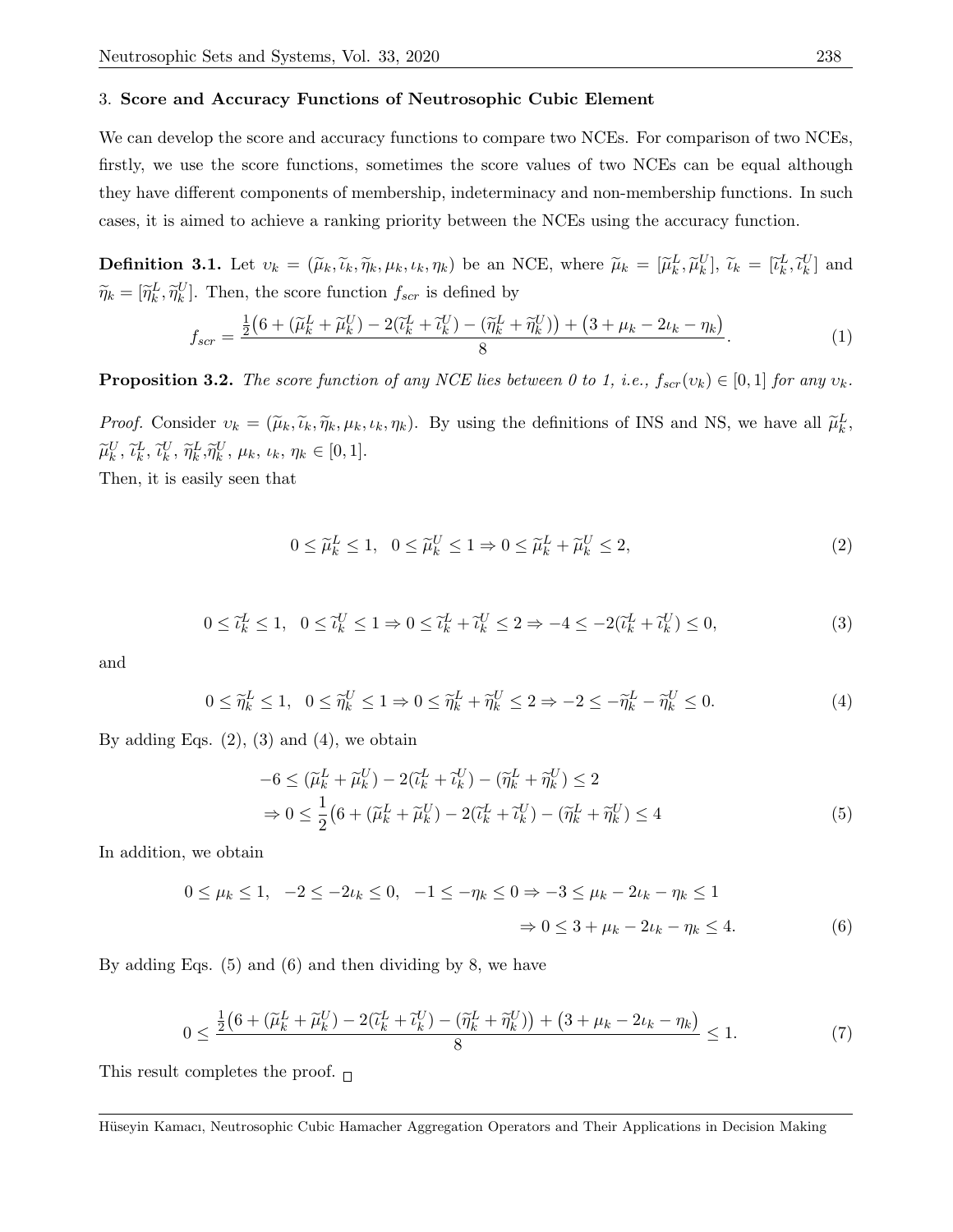**Definition 3.3.** Let  $v_k = (\tilde{\mu}_k, \tilde{\nu}_k, \tilde{\eta}_k, \mu_k, \iota_k, \eta_k)$  be an NCE, where  $\tilde{\mu}_k = [\tilde{\mu}_k^L, \tilde{\mu}_k^U], \tilde{\iota}_k = [\tilde{\iota}_k^L, \tilde{\iota}_k^U]$  and  $\widetilde{\eta}_k = [\widetilde{\eta}_k^L, \widetilde{\eta}_k^U].$  Then, the accuracy function  $f_{acr}$  is defined by

$$
f_{acr} = \frac{\frac{1}{2} \left( \widetilde{\mu}_k^L + \widetilde{\mu}_k^U + \widetilde{\iota}_k^L + \widetilde{\iota}_k^U + \widetilde{\eta}_k^L + \widetilde{\eta}_k^U \right) + \mu_k + \iota_k + \eta_k}{6}.
$$
\n
$$
(8)
$$

**Proposition 3.4.** The accuracy function of any NCE lies between 0 to 1, i.e.,  $f_{acr}(v_k) \in [0,1]$  for any  $v_k$ .

Proof. Consider  $v_k = (\tilde{\mu}_k, \tilde{\nu}_k, \tilde{\eta}_k, \mu_k, \iota_k, \eta_k)$ . Since  $\tilde{\mu}_k^L, \tilde{\mu}_k^U, \tilde{\nu}_k^L, \tilde{\nu}_k^U, \tilde{\eta}_k^L, \tilde{\eta}_k^U, \mu_k, \iota_k, \eta_k \in [0, 1]$  from the definitions of INS and NS, it is obvious that

$$
0 \leq \frac{1}{2} \left( \widetilde{\mu}_k^L + \widetilde{\mu}_k^U + \widetilde{\iota}_k^L + \widetilde{\iota}_k^U + \widetilde{\eta}_k^L + \widetilde{\eta}_k^U \right) + \mu_k + \iota_k + \eta_k \leq 6. \tag{9}
$$

Dividing by 6, we have

$$
0 \le \frac{\frac{1}{2} \left(\tilde{\mu}_k^L + \tilde{\mu}_k^U + \tilde{\iota}_k^L + \tilde{\iota}_k^U + \tilde{\eta}_k^U + \tilde{\eta}_k^U\right) + \mu_k + \iota_k + \eta_k}{6} \le 1.
$$
\n
$$
(10)
$$

Thus, the proof is complete.  $\Box$ 

The following definition is proposed to compare two NCEs, thereby ensuring the order priority between the NCEs.

**Definition 3.5.** Let  $v_1$  and  $v_2$  be two NCEs. The comparison method for any two NCEs  $v_1$  and  $v_2$ is defined as follows:

- (1) If  $f_{scr}(v_1) < f_{scr}(v_1)$  then  $v_1 \prec v_2$
- (2)  $f_{scr}(v_1) > f_{scr}(v_1)$  then  $v_1 \succ v_2$
- (3)  $f_{scr}(v_1) = f_{scr}(v_1)$  then
	- when  $f_{acr}(v_1) < f_{acr}(v_1)$ ,  $v_1 \prec v_2$
	- when  $f_{\text{acr}}(v_1) > f_{\text{acr}}(v_1), v_1 \succ v_2$
	- when  $f_{acr}(v_1) = f_{acr}(v_1), v_1 = v_2$

**Example 3.6.** We consider any two NCEs as  $v_1 = ([0.4, 0.6], [0.3, 0.4], [0.4, 0.5], 0.8, 0.6, 0.5)$  and  $v_2 = ([0.5, 0.7], [0.2, 0.5], [0.5, 0.6], 0.5, 0.6, 0.2).$  Then, it is obtain  $f_{scr}(v_1) = f_{scr}(v_2) = 0.5968.$ If we compare this two NCEs by using the accuracy functions, then we have  $v_1 \succ v_2$  since  $f_{acr}(v_1) = 0.5333 > 0.4666 = f_{acr}(v_2).$ 

## 4. Hamacher Operations of Neutrosophic Cubic Elements

The concepts of t-norm and t-conorm, which are useful notions in fuzzy set theory and neutrosophic set theory, are proposed by Roychowdhury and Wang [25]. In 1978, Hamacher [10] defined Hamacher sum  $(\oplus_{\hbar})$  and Hamacher product  $(\otimes_{\hbar})$ , which are samples of t-conorm and t-norm, respectively. Hamacher t-norm and Hamacher t-conorm are given as follows.

For all  $\hat{a}, \hat{b} \in [0, 1]$ ,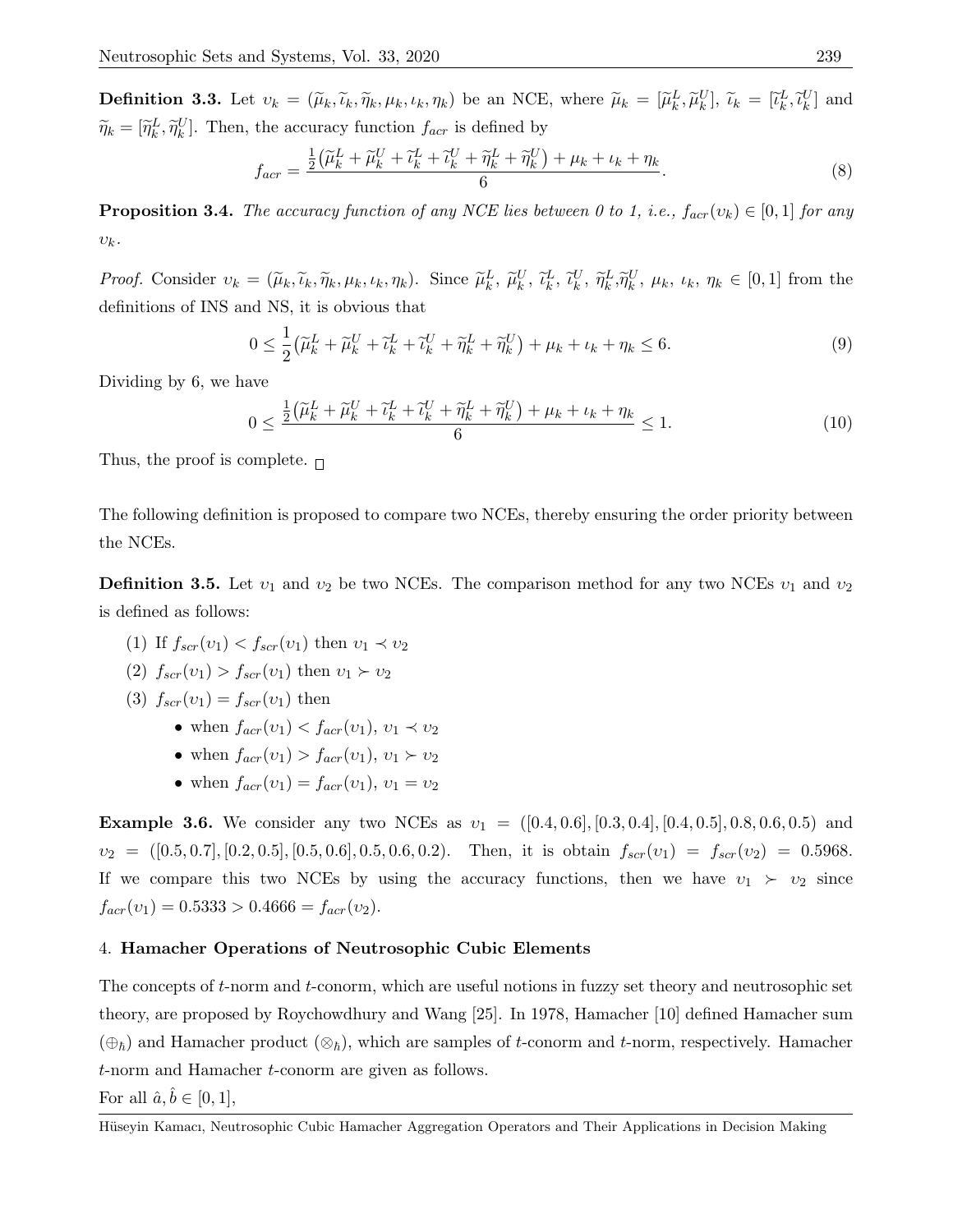$$
\hat{a} \oplus_{\hbar} \hat{b} = \frac{\hat{a} + \hat{b} - \hat{a}\hat{b} - (1 - \xi)\hat{a}\hat{b}}{1 - (1 - \xi)\hat{a}\hat{b}},
$$

$$
\hat{a} \otimes_{\hbar} \hat{b} = \frac{\hat{a}\hat{b}}{\xi + (1 - \xi)(\hat{a} + \hat{b} - \hat{a}\hat{b})}
$$

where  $\xi > 0$ .

Especially, if it is taken  $\xi = 1$ , then Hamacher t-norm and Hamacher t-conorm will reduce to the form

$$
\hat{a} \oplus_{\hbar} \hat{b} = \hat{a} + \hat{b} - \hat{a}\hat{b},
$$

$$
\hat{a} \otimes_{\hbar} \hat{b} = \hat{a}\hat{b}
$$

which represent algebraic *t*-norm and *t*-conorm, respectively.

If it is taken  $\xi = 2$ , then Hamacher t-norm and Hamacher t-conorm will conclude to the form

$$
\hat{a} \oplus_{\hbar} \hat{b} = \frac{\hat{a} + \hat{b}}{1 - \hat{a}\hat{b}},
$$

$$
\hat{a} \otimes_{\hbar} \hat{b} = \frac{\hat{a}\hat{b}}{1 + (1 - \hat{a})(1 - \hat{b})}
$$

which are called Einstein *t*-norm and Einstein *t*-conorm, respectively.

By using the Hamacher t-norm and Hamacher t-conorm, we can create the Hamacher sum and Hamacher product of two NCEs.

**Definition 4.1.** Let  $v_1 = (\tilde{\mu}_1, \tilde{\iota}_1, \tilde{\eta}_1, \mu_1, \iota_1, \eta_1)$  and  $v_2 = (\tilde{\mu}_2, \tilde{\iota}_2, \tilde{\eta}_2, \mu_2, \iota_2, \eta_2)$  be two CNEs and  $\xi > 0$ , then the operational rules based on the Hamacher t-norm and Hamacher t-conorm are established as follows:

$$
(a)
$$
:

$$
v_{1} \oplus_{\hbar} v_{2} = \begin{pmatrix} \left[ \frac{\tilde{\mu}_{1}^{L} + \tilde{\mu}_{2}^{L} - \tilde{\mu}_{1}^{L} \tilde{\mu}_{2}^{L} - (1 - \xi) \tilde{\mu}_{1}^{L} \tilde{\mu}_{2}^{L}}{1 - (1 - \xi) \tilde{\mu}_{1}^{L} \tilde{\mu}_{2}^{L}}, \frac{\tilde{\mu}_{1}^{U} + \tilde{\mu}_{2}^{U} - \tilde{\mu}_{1}^{U} \tilde{\mu}_{2}^{U} - (1 - \xi) \tilde{\mu}_{1}^{U} \tilde{\mu}_{2}^{U}}{1 - (1 - \xi) \tilde{\mu}_{1}^{U} \tilde{\mu}_{2}^{U}} \right], \\ \left[ \frac{\tilde{\mu}_{1}^{L} \tilde{\mu}_{2}^{L}}{\xi + (1 - \xi) (\tilde{\mu}_{1}^{L} + \tilde{\mu}_{2}^{L} - \tilde{\mu}_{1}^{L} \tilde{\mu}_{2}^{U})}, \frac{\tilde{\mu}_{1}^{U} \tilde{\mu}_{2}^{U}}{\xi + (1 - \xi) (\tilde{\mu}_{1}^{U} + \tilde{\mu}_{2}^{U} - \tilde{\mu}_{1}^{U} \tilde{\mu}_{2}^{U})} \right], \\ \left[ \frac{\tilde{\eta}_{1}^{L} \tilde{\eta}_{2}^{L}}{\xi + (1 - \xi) (\tilde{\eta}_{1}^{L} + \tilde{\eta}_{2}^{L} - \tilde{\eta}_{1}^{L} \tilde{\eta}_{2}^{L})}, \frac{\tilde{\eta}_{1}^{U} \tilde{\eta}_{2}^{U}}{\xi + (1 - \xi) (\tilde{\eta}_{1}^{U} + \tilde{\eta}_{2}^{U} - \tilde{\eta}_{1}^{U} \tilde{\eta}_{2}^{U})} \right], \\ \frac{\mu_{1} \mu_{2}}{\xi + (1 - \xi) (\mu_{1} + \mu_{2} - \mu_{1} \mu_{2})}, \frac{\mu_{1} + \mu_{2} - \mu_{1} \mu_{2} - (1 - \xi) \mu_{1} \mu_{2}}{1 - (1 - \xi) \mu_{1} \mu_{2}}, \frac{\eta_{1} + \eta_{2} - \eta_{1} \eta_{2} - (1 - \xi) \eta_{1} \eta_{2}}{1 - (1 - \xi) \eta_{1} \eta_{2}} \end{pmatrix} \tag{11}
$$

(b):

$$
v_{1} \otimes_{\hbar} v_{2} = \begin{pmatrix} \left[ \frac{\tilde{\mu}_{1}^{L} \tilde{\mu}_{2}^{L}}{\xi + (1 - \xi)(\tilde{\mu}_{1}^{L} + \tilde{\mu}_{2}^{L} - \tilde{\mu}_{1}^{L} \tilde{\mu}_{2}^{L})}, \frac{\tilde{\mu}_{1}^{U} \tilde{\mu}_{2}^{U}}{\xi + (1 - \xi)(\tilde{\mu}_{1}^{U} + \tilde{\mu}_{2}^{U} - \tilde{\mu}_{1}^{U} \tilde{\mu}_{2}^{U})} \right], \\ \left[ \frac{\tilde{\mu}_{1}^{L} + \tilde{\mu}_{2}^{L} - \tilde{\mu}_{1}^{L} \tilde{\mu}_{2}^{L} - (1 - \xi)\tilde{\mu}_{1}^{L} \tilde{\mu}_{2}^{L}}{1 - (1 - \xi)\tilde{\mu}_{1}^{U} \tilde{\mu}_{2}^{U}}, \frac{\tilde{\mu}_{1}^{U} + \tilde{\mu}_{2}^{U} - \tilde{\mu}_{1}^{U} \tilde{\mu}_{2}^{U} - (1 - \xi)\tilde{\mu}_{1}^{U} \tilde{\mu}_{2}^{U}}{1 - (1 - \xi)\tilde{\mu}_{1}^{U} \tilde{\mu}_{2}^{U}}, \frac{\tilde{\mu}_{1}^{U} + \tilde{\mu}_{2}^{U} - \tilde{\mu}_{1}^{U} \tilde{\mu}_{2}^{U} - (1 - \xi)\tilde{\mu}_{1}^{U} \tilde{\mu}_{2}^{U}}{1 - (1 - \xi)\tilde{\mu}_{1}^{U} \tilde{\mu}_{2}^{U}}, \frac{\tilde{\mu}_{1}^{U} + \tilde{\mu}_{2}^{U} - \tilde{\mu}_{1}^{U} \tilde{\mu}_{2}^{U} - (1 - \xi)\tilde{\mu}_{1}^{U} \tilde{\mu}_{2}^{U}}{1 - (1 - \xi)\tilde{\mu}_{1}^{U} \tilde{\mu}_{2}^{U}}, \frac{\tilde{\mu}_{1}^{U}}{1 - (1 - \xi)\tilde{\mu}_{1}^{U} \tilde{\mu}_{2}^{U}} \right], \quad (12)
$$
\n
$$
\frac{\mu_{1}^{U} + \mu_{2}^{U} - \mu_{1}^{U} \mu_{2} - (1 - \xi)\mu_{1}^{U} \mu_{2}}{1 - (1 - \xi)\mu_{1}^{U} \mu_{2}}, \frac{\mu_{1}^{U
$$

(c):

$$
qv_{1} = \begin{pmatrix} \left[ \frac{(1+(\xi-1)\widetilde{\mu}_{1}^{L})^{q} - (1-\widetilde{\mu}_{1}^{L})^{q}}{(1+(\xi-1)\widetilde{\mu}_{1}^{L})^{q} + (\xi-1)(1-\widetilde{\mu}_{1}^{L})^{q}} \frac{(1+(\xi-1)\widetilde{\mu}_{1}^{U})^{q} - (1-\widetilde{\mu}_{1}^{U})^{q}}{(1+(\xi-1)\widetilde{\mu}_{1}^{U})^{q} + (\xi-1)(1-\widetilde{\mu}_{1}^{U})^{q}} \right], \\ \left[ \frac{\xi(\widetilde{\mu}_{1}^{L})^{q}}{(1+(\xi-1)(1-\widetilde{\mu}_{1}^{L})^{q} + (\xi-1)(\widetilde{\mu}_{1}^{L})^{q}} \frac{\xi(\widetilde{\mu}_{1}^{U})^{q}}{(1+(\xi-1)(1-\widetilde{\mu}_{1}^{U})^{q} + (\xi-1)(\widetilde{\mu}_{1}^{U})^{q}} \right], \\ \left[ \frac{\xi(\widetilde{\eta}_{1}^{L})^{q}}{(1+(\xi-1)(1-\widetilde{\eta}_{1}^{L})^{q} + (\xi-1)(\widetilde{\eta}_{1}^{L})^{q}} \frac{\xi(\widetilde{\eta}_{1}^{U})^{q}}{(1+(\xi-1)(1-\widetilde{\eta}_{1}^{U})^{q} + (\xi-1)(\widetilde{\eta}_{1}^{U})^{q}} \right], \\ \frac{\xi\mu_{1}^{q}}{(1+(\xi-1)(1-\mu_{1}))^{q} + (\xi-1)\mu_{1}^{q}} \frac{(1+(\xi-1)\mu_{1})^{q} - (1-\mu_{1})^{q}}{(1+(\xi-1)\mu_{1})^{q} + (\xi-1)(1-\mu_{1})^{q}} \frac{(1+(\xi-1)\eta_{1})^{q} - (1-\eta_{1})^{q}}{(1+(\xi-1)\eta_{1})^{q} + (\xi-1)(1-\eta_{1})^{q}} \end{pmatrix} \tag{13}
$$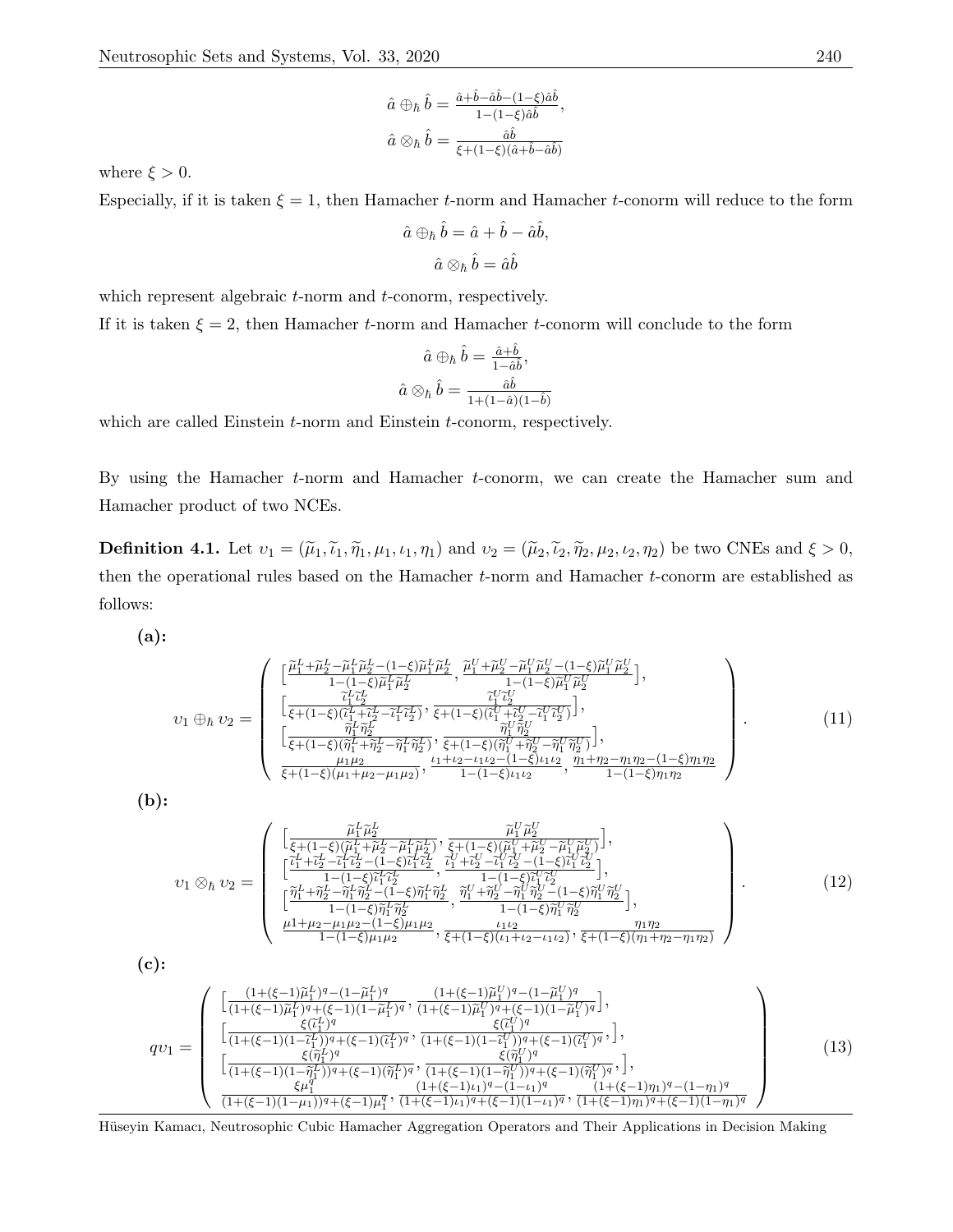where 
$$
q > 0
$$
.

(d):

$$
v_{1}^{q} = \begin{pmatrix} \left[ \frac{\xi(\tilde{\mu}_{1}^{L})^{q}}{(1+(\xi-1)(1-\tilde{\mu}_{1}^{L}))^{q}+(\xi-1)(\tilde{\mu}_{1}^{L})^{q}} , \frac{\xi(\tilde{\mu}_{1}^{U})^{q}}{(1+(\xi-1)(1-\tilde{\mu}_{1}^{U}))^{q}+(\xi-1)(\tilde{\mu}_{1}^{U})^{q}} , \right], \\ \left[ \frac{(1+(\xi-1)\tilde{\mu}_{1}^{L})^{q}-(1-\tilde{\mu}_{1}^{L})^{q}}{(1+(\xi-1)\tilde{\mu}_{1}^{L})^{q}+(\xi-1)(1-\tilde{\mu}_{1}^{U})^{q}} , \frac{(1+(\xi-1)\tilde{\mu}_{1}^{U})^{q}-(1-\tilde{\mu}_{1}^{U})^{q}}{(1+(\xi-1)\tilde{\eta}_{1}^{L})^{q}-(1-\tilde{\eta}_{1}^{U})^{q}} , \frac{(1+(\xi-1)\tilde{\mu}_{1}^{U})^{q}-(1-\tilde{\mu}_{1}^{U})^{q}}{(1+(\xi-1)\tilde{\eta}_{1}^{L})^{q}+(\xi-1)(1-\tilde{\eta}_{1}^{U})^{q}} , \frac{(1+(\xi-1)\tilde{\eta}_{1}^{U})^{q}-(1-\tilde{\eta}_{1}^{U})^{q}}{(1+(\xi-1)\mu_{1})^{q}-(1-\mu_{1})^{q}} , \frac{\xi\eta_{1}^{q}}{(1+(\xi-1)(1-\eta_{1}^{U})^{q})}, \frac{\xi\eta_{1}^{q}}{(1+(\xi-1)(1-\eta_{1}))^{q}+(\xi-1)\eta_{1}^{q}} \end{pmatrix} \tag{14}
$$

where  $q > 0$ .

**Example 4.2.** Assume that two NCEs are  $v_1 = ([0.4, 1], [0.7, 0.8], [0, 0.2], 0.5, 0, 0.7)$  and  $v_1 =$  $([0.2, 0.4], [0.5, 0.6], [0.5, 0.6], 0.1, 1, 0.4)$  and  $q = 2$ . Then, for  $\xi = 3$  $v_1 \oplus_h v_2 = ([0.8095, 1], [0.2692, 0.4137], [0, 0.0731], 0.0263, 1, 0.8846),$  $v_1 \otimes_h v_2 = ( [0.0408, 0.4], [0.9117, 0.9591], [0.5, 0.7419], 0.5909, 0, 0.2058),$  $qv_2 = ([0.4074, 0.7272], [0.1666, 0.2727], [0.1666, 0.2727], 0.0038, 1, 0.7272),$  $v_1^q = ([0.1237, 1], [0.9545, 0.9824], [0, 0.4074], 0.8333, 0, 0.4152).$ 

**Proposition 4.3.** Let  $v_1$  and  $v_2$  be two NCEs and  $q, q' > 0$ .

 $(1): v_1 \oplus_{\hbar} v_2 = v_2 \oplus_{\hbar} v_1.$ (2):  $v_1 \otimes_h v_2 = v_2 \otimes_h v_1$ . (3):  $q(v_1 \oplus_h v_2) = qv_1 \oplus_h qv_2$ . (4):  $qv_1 \oplus_h q'v_1$  =  $(q+q')v_1$ . (5):  $(v_1 \otimes_h v_2)^q = v_1^q \otimes_h v_2^q$  $\frac{q}{2}$ . (6):  $v_1^q \otimes_h v_1^{q'} = v_1^{q+q'}$  $\frac{q+q}{1}$ .

*Proof.* They are easily seen from the formulas in Definition 4.1, hence omitted.  $\Box$ 

## 5. Neutrosophic Cubic Hamacher Weighted Aggregation Operators

In this section, we will introduce the neutrodophic cubic Hamacher weighted averaging operator and neutrosophic cubic Hamacher weighted geometric operator.

**Definition 5.1.** Let  $v_k$  ( $k = 1, 2, ..., r$ ) be a collection of the CNEs. Then, neutrosophic cubic Hamacher weighted averaging (NCHWA) operator is defined as the mapping  $NCHWA_{\varpi} : \mathcal{N}^r \to \mathcal{N}$ such that

$$
NCHWA_{\varpi}(v_1, v_2, ..., v_r) = \bigoplus_{k=1}^r \{(\varpi_k v_k)\} \tag{15}
$$

where N is the set of all NCEs and  $\varpi = (\varpi_1, \varpi_2, ..., \varpi_r)^T$  is weight vector of  $(v_1, v_2, ..., v_r)$  such that  $\varpi_k \in [0, 1]$  and  $\sum^r$  $k=1$  $\varpi_k = 1.$ 

Hüseyin Kamacı, Neutrosophic Cubic Hamacher Aggregation Operators and Their Applications in Decision Making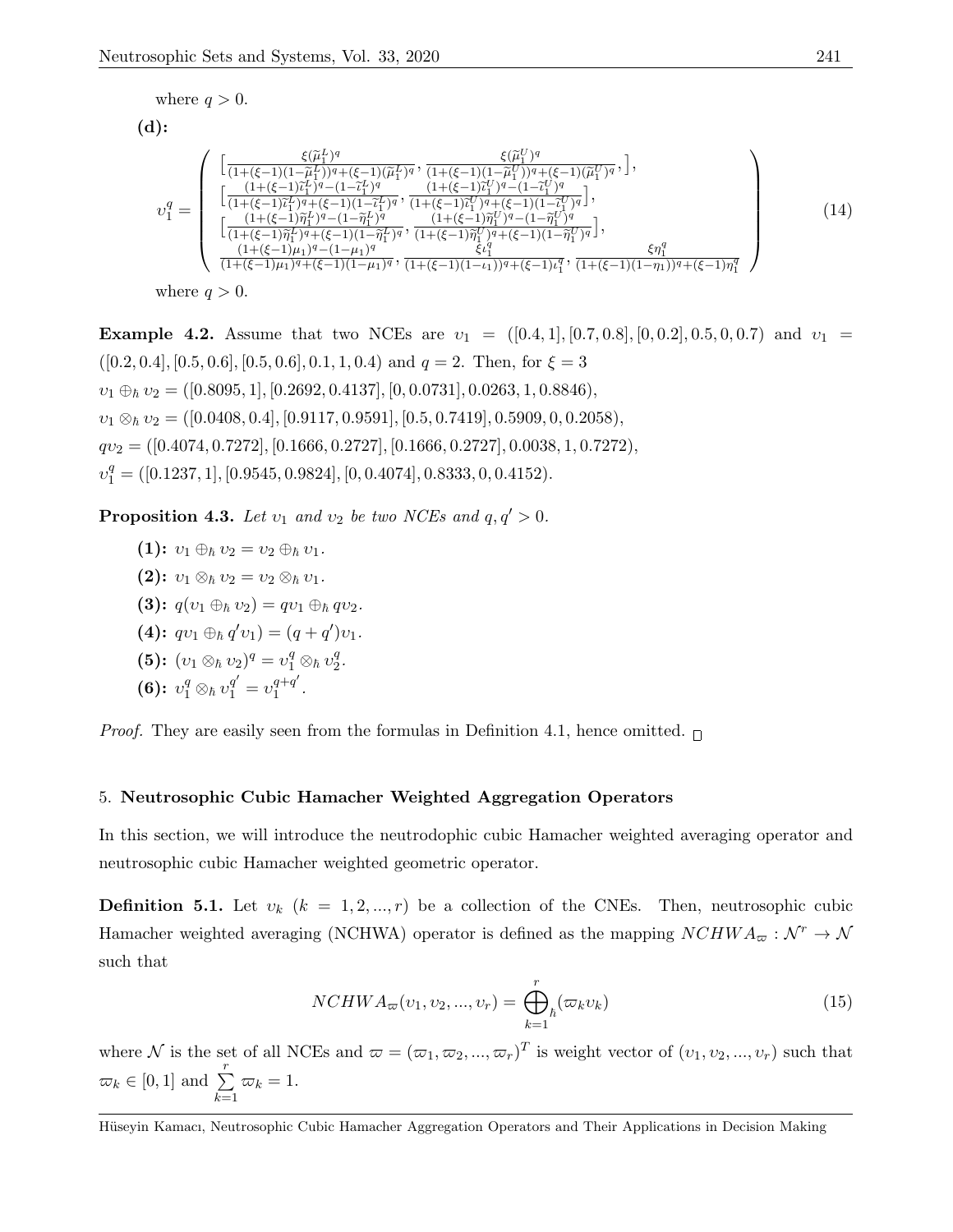Theorem 5.2. The aggregation value of NCEs by using the NCHWA operator is still an NCE, and even

$$
NCHWA_{\varpi}(v_{1}, v_{2}, ..., v_{r}) = \bigoplus_{k=1}^{r} (\varpi_{k}v_{k}) =
$$
\n
$$
\begin{cases}\n\left[\frac{\prod_{k=1}^{r} (1+(\xi-1)\tilde{\mu}_{k}^{L})^{\varpi_{k}} - \prod_{k=1}^{r} (1-\tilde{\mu}_{k}^{L})^{\varpi_{k}}}{\prod_{k=1}^{r} (1+(\xi-1)\tilde{\mu}_{k}^{L})^{\varpi_{k}} + (\xi-1) \prod_{k=1}^{r} (1-\tilde{\mu}_{k}^{L})^{\varpi_{k}}}, \frac{\prod_{k=1}^{r} (1+(\xi-1)\tilde{\mu}_{k}^{U})^{\varpi_{k}} - \prod_{k=1}^{r} (1-\tilde{\mu}_{k}^{U})^{\varpi_{k}}}{\prod_{k=1}^{r} (1+(\xi-1)\tilde{\mu}_{k}^{U})^{\varpi_{k}} + (\xi-1) \prod_{k=1}^{r} (1-\tilde{\mu}_{k}^{U})^{\varpi_{k}}}, \frac{\prod_{k=1}^{r} (1+(\xi-1)\tilde{\mu}_{k}^{U})^{\varpi_{k}} + (\xi-1) \prod_{k=1}^{r} (1-\tilde{\mu}_{k}^{U})^{\varpi_{k}}}{\prod_{k=1}^{r} (1+(\xi-1)(1-\tilde{\mu}_{k}^{U})^{\varpi_{k}} + (\xi-1) \prod_{k=1}^{r} (\tilde{\mu}_{k}^{U})^{\varpi_{k}}}, \frac{\prod_{k=1}^{r} (1+(\xi-1)(1-\tilde{\mu}_{k}^{U})^{\varpi_{k}} + (\xi-1) \prod_{k=1}^{r} (\tilde{\mu}_{k}^{U})^{\varpi_{k}}}{\prod_{k=1}^{r} (1+(\xi-1)(1-\tilde{\eta}_{k}^{U})^{\varpi_{k}} + (\xi-1) \prod_{k=1}^{r} (\tilde{\eta}_{k}^{U})^{\varpi_{k}}}, \frac{\prod_{k=1}^{r} (1+(\xi-1)(1-\tilde{\eta}_{k}^{U})^{\varpi_{k}} + (\xi-1) \prod_{k=1}^{r} (\tilde{\eta}_{k}^{U})^{\varpi_{k}}}{\prod_{k=1}^{r} (1+(\xi-1)(1-\tilde{\eta}_{k}^{U})^{\varpi_{k}} + (\xi-1) \prod_{k=1}^{r} (1+(\xi-1
$$

Proof. This can be proved by mathematical induction. When  $r = 1$ , for the left side of Eq. (16),  $NCHWA_{\varpi}(v_1) = \varpi_1v_1 = v_1$  and for the right side of Eq. (16) we have

$$
\left(\begin{array}{c} \left[\frac{1+(\xi-1)\widetilde{\mu}_{1}^{L}-(1-\widetilde{\mu}_{1}^{L})}{1+(\xi-1)\widetilde{\mu}_{1}^{L}+(\xi-1)(1-\widetilde{\mu}_{1}^{L})},\frac{1+(\xi-1)\widetilde{\mu}_{1}^{U}-(1-\widetilde{\mu}_{1}^{U})}{1+(\xi-1)(1-\widetilde{\mu}_{1}^{U})}\right],\\ \left[\frac{\xi\widetilde{t}_{1}^{L}}{1+(\xi-1)(1-\widetilde{t}_{1}^{L})+(\xi-1)\widetilde{t}_{1}^{L}},\frac{\xi\widetilde{t}_{1}^{U}}{1+(\xi-1)(1-\widetilde{t}_{1}^{U})+(\xi-1)\widetilde{t}_{1}^{U}}\right],\\ \left[\frac{\xi\widetilde{\eta}_{1}^{L}}{1+(\xi-1)(1-\widetilde{\eta}_{1}^{L})+(\xi-1)\widetilde{\eta}_{1}^{L}},\frac{\xi\widetilde{\eta}_{1}^{U}}{1+(\xi-1)(1-\widetilde{\eta}_{1}^{U})+(\xi-1)\widetilde{\eta}_{1}^{U}}\right],\\ \frac{\xi\mu_{1}}{1+(\xi-1)(1-\mu_{1})+(\xi-1)\mu_{1}},\frac{1+(\xi-1)\mu_{1}-(1-\iota_{1})}{1+(\xi-1)\mu_{1}+(\xi-1)(1-\iota_{1})},\frac{1+(\xi-1)\eta_{1}-(1-\eta_{1})}{1+(\xi-1)\eta_{1}+(\xi-1)(1-\eta_{1})}\end{array}\right) \label{eq:43}
$$

Suppose that Eq. (16) holds for  $r = t$ , i.e., we have

$$
NCHWA_{\varpi}(v_{1},v_{2},...,v_{t}) = \bigoplus_{k=1}^{t} (\varpi_{k}v_{k}) =
$$
\n
$$
\begin{cases}\n\int_{\frac{t}{t-1}}^{\frac{t}{t-1}(1+(\xi-1)\widetilde{\mu}_{k}^{L})^{\varpi_{k}} - \prod_{k=1}^{t}(1-\widetilde{\mu}_{k}^{L})^{\varpi_{k}}}{\prod_{k=1}^{t}(1+(\xi-1)\widetilde{\mu}_{k}^{L})^{\varpi_{k}}+(\xi-1)\prod_{k=1}^{t}(1+\widetilde{\mu}_{k}^{L})^{\varpi_{k}}}, \frac{\prod_{k=1}^{t}(1+(\xi-1)\widetilde{\mu}_{k}^{U})^{\varpi_{k}} - \prod_{k=1}^{t}(1-\widetilde{\mu}_{k}^{U})^{\varpi_{k}}}{\prod_{k=1}^{t}(1+(\xi-1)\widetilde{\mu}_{k}^{U})^{\varpi_{k}}+(\xi-1)\prod_{k=1}^{t}(1+\widetilde{\mu}_{k}^{U})^{\varpi_{k}}}, \frac{\xi\prod_{k=1}^{t}(1+(\xi-1)\widetilde{\mu}_{k}^{U})^{\varpi_{k}} + (\xi-1)\prod_{k=1}^{t}(1-\widetilde{\mu}_{k}^{U})^{\varpi_{k}}}{\prod_{k=1}^{t}(1+(\xi-1)(1-\widetilde{\mu}_{k}^{U}))^{\varpi_{k}}+(\xi-1)\prod_{k=1}^{t}(1+(\xi-1)(1-\widetilde{\mu}_{k}^{U}))^{\varpi_{k}}}, \frac{\xi\prod_{k=1}^{t}(i_{k}^{U})^{\varpi_{k}}}{\prod_{k=1}^{t}(1+(\xi-1)(1-\widetilde{\mu}_{k}^{U})^{\varpi_{k}}}, \frac{\xi\prod_{k=1}^{t}(i_{k}^{U})^{\varpi_{k}}}{\prod_{k=1}^{t}(1+(\xi-1)(1-\widetilde{\mu}_{k}^{U}))^{\varpi_{k}}+(\xi-1)\prod_{k=1}^{t}(i_{k}^{U})^{\varpi_{k}}}, \frac{\xi\prod_{k=1}^{t}(i_{k}^{U})^{\varpi_{k}}}{\prod_{k=1}^{t}(1+(\xi-1)(1-\widetilde{\mu}_{k}^{U})^{\varpi_{k}}}, \frac{\xi\prod_{k=1}^{t}(1+(\xi-1)(1-\widetilde{\mu}_{k}^{U})^{\varpi_{
$$

Hüseyin Kamacı, Neutrosophic Cubic Hamacher Aggregation Operators and Their Applications in Decision Making

.

.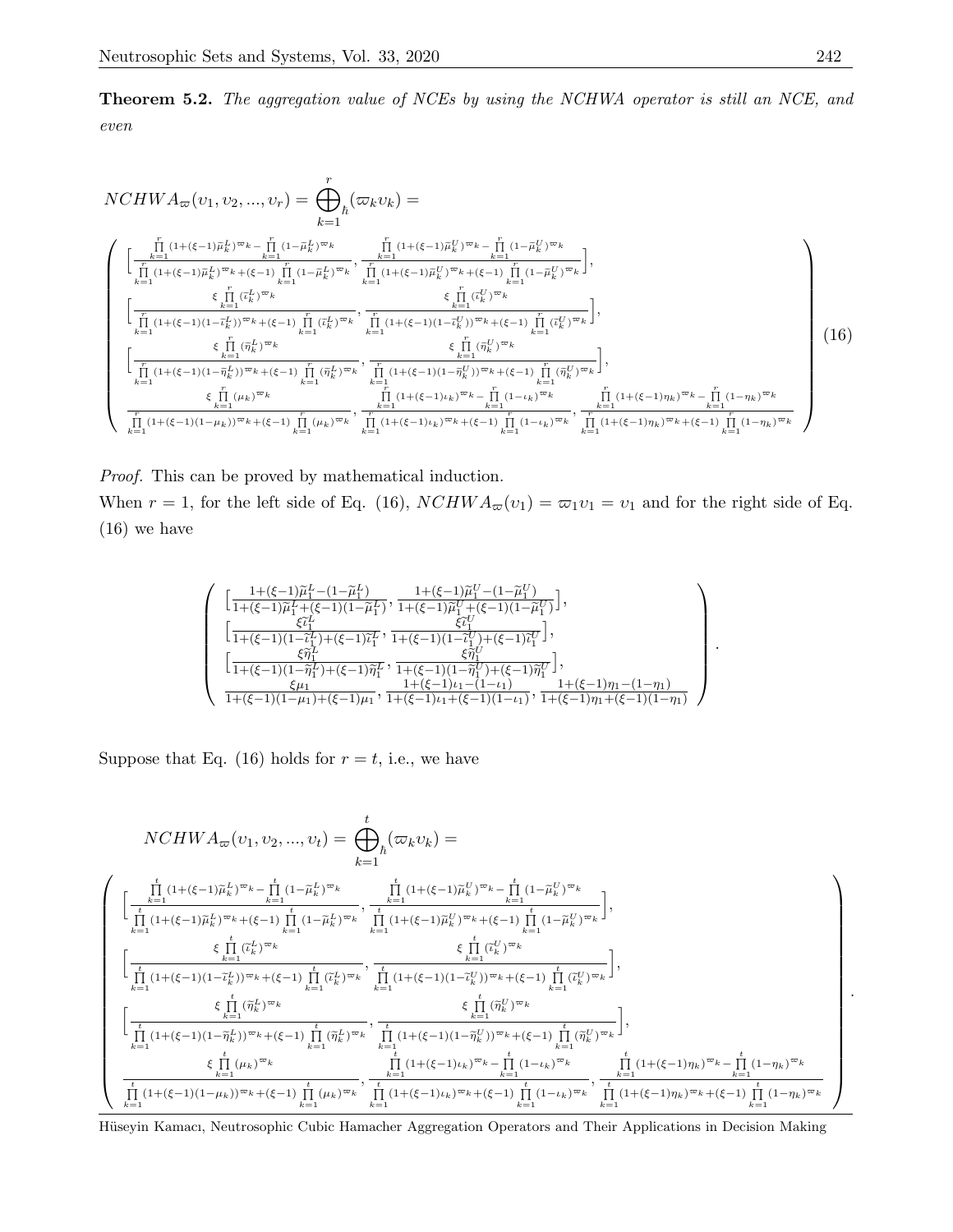When 
$$
r = t + 1
$$
,

 $NCHWA_{\varpi}(v_1, v_2, ..., v_{t+1}) = NCHWA_{\varpi}(v_1, v_2, ..., v_t) \oplus_{\hbar} (\varpi_{t+1}v_{t+1}) =$ 

$$
\left\{\begin{array}{l} \left[\begin{matrix} \frac{t}{k-1}(1+(\xi-1)\widetilde{\mu}_{k}^{L})^{\varpi_{k}}-\prod_{k=1}^{t}(1-\widetilde{\mu}_{k}^{L})^{\varpi_{k}} \\ \frac{t}{k-1}(1+(\xi-1)\widetilde{\mu}_{k}^{L})^{\varpi_{k}}+\xi(-1) \prod_{k=1}^{t}(1-\widetilde{\mu}_{k}^{L})^{\varpi_{k}} \\ \frac{t}{k-1}(1+(\xi-1)\widetilde{\mu}_{k}^{L})^{\varpi_{k}}+\xi(-1) \prod_{k=1}^{t}(1+\xi-1)\widetilde{\mu}_{k}^{L})^{\varpi_{k}}+\xi(-1) \prod_{k=1}^{t}(1-\widetilde{\mu}_{k}^{L})^{\varpi_{k}} \\ \frac{t}{k-1}(1+(\xi-1)(1-\widetilde{\mu}_{k}^{L})^{\varpi_{k}}+\xi(-1) \prod_{k=1}^{t}(1+\xi-1)(1-\widetilde{\eta}_{k}^{L})^{\varpi_{k}} \\ \frac{t}{k-1}(1+(\xi-1)(1-\widetilde{\eta}_{k}^{L})^{\varpi_{k}}+\xi(-1) \prod_{k=1}^{t}(1+(\xi-1)(1-\widetilde{\eta}_{k}^{L})^{\varpi_{k}} +\xi(-1) \prod_{k=1}^{t}(1-\xi_{k}^{L})^{\varpi_{k}} \\ \frac{t}{k-1}(1+(\xi-1)(1-\widetilde{\eta}_{k}^{L})^{\varpi_{k}}+\xi(-1) \prod_{k=1}^{t}(1+\xi-1)(1-\widetilde{\eta}_{k}^{L})^{\varpi_{k}} +\xi(-1) \prod_{k=1}^{t}(1+(\xi-1)(1-\widetilde{\eta}_{k}^{L})^{\varpi_{k}})\\ \frac{t}{k-1}(1+(\xi-1)(1-\widetilde{\mu}_{k}^{L})^{\varpi_{k}}+\xi(-1) \prod_{k=1}^{t}(1+(\xi-1)(1-\widetilde{\mu}_{k}^{L})^{\varpi_{k}} +\xi(-1) \prod_{k=1}^{t}(1+(\xi-1)(1-\widetilde{\mu}_{k}^{L})^{\varpi_{k}})\\ \frac{t}{k-1}(1+(\xi-1)(1-\mu_{k}))^{\varpi_{k}}+\xi(-1) \prod_{k=1}^{t}(1+(\xi-1)(1-\widetilde{\mu}_{k}^{L})^{\varpi_{k}}+\xi(-1) \prod
$$

So, Eq. (16) holds for  $r = t + 1$ . Thus, the proof is complete.

**Definition 5.3.** Let  $v_k$   $(k = 1, 2, ..., r)$  be a collection of the CNEs. Then, neutrosophic cubic Hamacher weighted geometric (NCHWG) operator is defined as the mapping  $NCHWG_{\varpi}: \mathcal{N}^r \to \mathcal{N}$ such that

$$
NCHWG_{\varpi}(v_1, v_2, ..., v_r) = \bigotimes_{k=1}^r v_k^{\varpi_k}
$$
\n(17)

where N is the set of all NCEs and  $\varpi = (\varpi_1, \varpi_2, ..., \varpi_r)^T$  is weight vector of  $(v_1, v_2, ..., v_r)$  such that  $\varpi_k \in [0, 1]$  and  $\sum^r$  $k=1$  $\varpi_k = 1.$ 

Hüseyin Kamacı, Neutrosophic Cubic Hamacher Aggregation Operators and Their Applications in Decision Making

.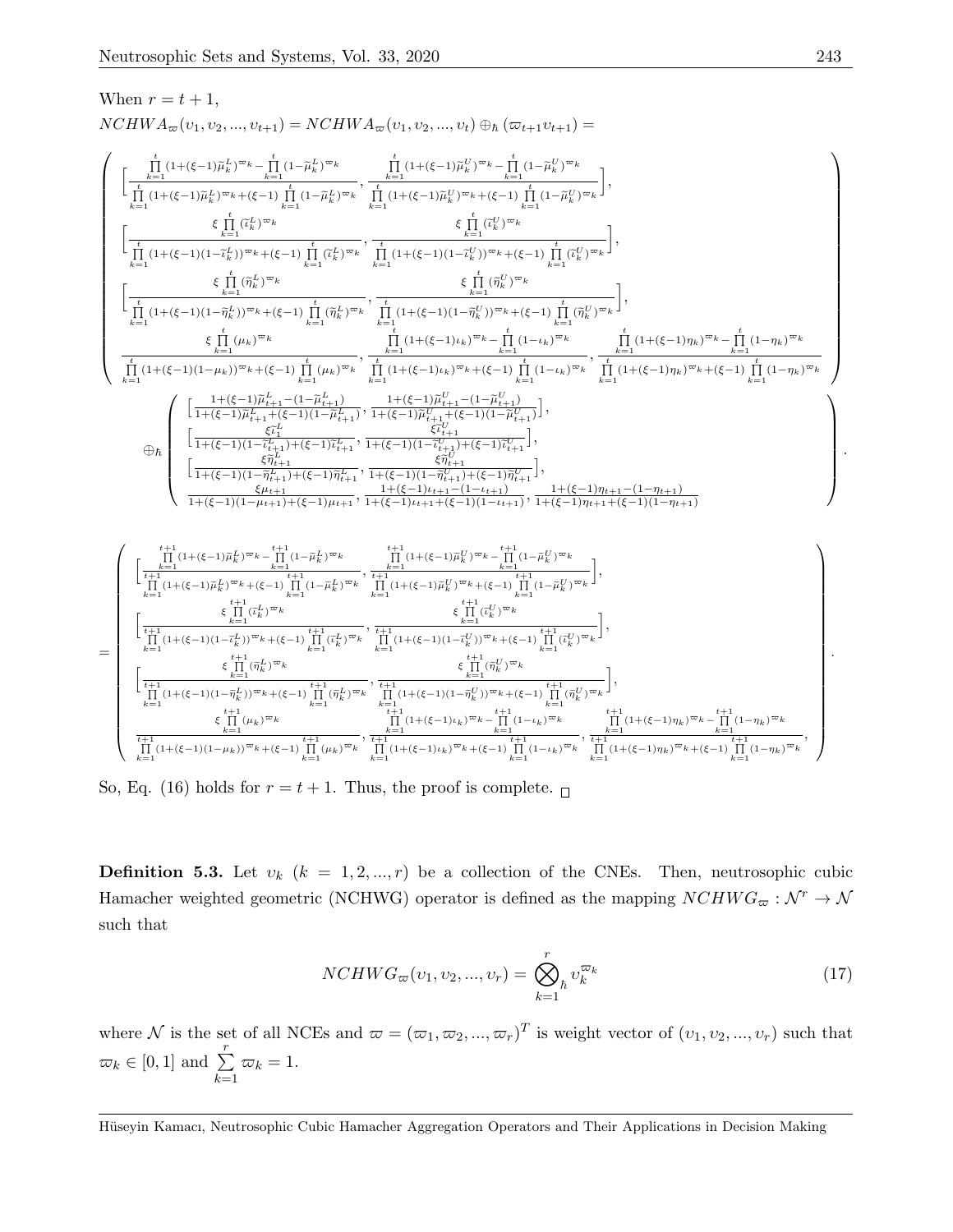**Theorem 5.4.** The aggregation value of NCEs by using the NCHWG operator is still an NCE, and even

$$
NCHWG_{\varpi}(v_{1}, v_{2}, ..., v_{r}) = \bigotimes_{k=1}^{r} v_{k}^{\varpi_{k}} =
$$
\n
$$
\begin{cases}\n\left[\frac{\varepsilon \prod_{i=1}^{r} (\tilde{\mu}_{k}^{L})^{\varpi_{k}}}{\prod_{k=1}^{r} (1+(\xi-1)(1-\tilde{\mu}_{k}^{L}))^{\varpi_{k}}+(\xi-1) \prod_{k=1}^{r} (\tilde{\mu}_{k}^{L})^{\varpi_{k}}}, \frac{\varepsilon \prod_{i=1}^{r} (\tilde{\mu}_{k}^{U})^{\varpi_{k}}}{\prod_{i=1}^{r} (1+(\xi-1)(1-\tilde{\mu}_{k}^{U}))^{\varpi_{k}}+(\xi-1) \prod_{i=1}^{r} (\tilde{\mu}_{k}^{U})^{\varpi_{k}}}\right], \\
\left[\frac{\prod_{i=1}^{r} (1+(\xi-1)\tilde{\mu}_{k}^{L})^{\varpi_{k}} - \prod_{i=1}^{r} (1-\tilde{\mu}_{k}^{L})^{\varpi_{k}}}{\prod_{i=1}^{r} (1+(\xi-1)\tilde{\mu}_{k}^{U})^{\varpi_{k}}+(\xi-1) \prod_{i=1}^{r} (1-\tilde{\mu}_{k}^{U})^{\varpi_{k}}}\right], \\
\left[\frac{\prod_{i=1}^{r} (1+(\xi-1)\tilde{\mu}_{k}^{L})^{\varpi_{k}} - \prod_{i=1}^{r} (1-\tilde{\mu}_{k}^{L})^{\varpi_{k}}}{\prod_{i=1}^{r} (1+(\xi-1)\tilde{\mu}_{k}^{U})^{\varpi_{k}}+(\xi-1) \prod_{i=1}^{r} (1-\tilde{\mu}_{k}^{U})^{\varpi_{k}}}\right], \\
\left[\frac{\prod_{i=1}^{r} (1+(\xi-1)\tilde{\mu}_{k}^{L})^{\varpi_{k}} - \prod_{i=1}^{r} (1-\tilde{\mu}_{k}^{L})^{\varpi_{k}}}{\prod_{i=1}^{r} (1+(\xi-1)\tilde{\mu}_{k}^{U})^{\varpi_{k}}+(\xi-1) \prod_{i=1}^{r} (1-\tilde{\mu}_{k}^{U})^{\varpi_{k}}+(\xi-1) \prod_{i=1}^{r} (1-\tilde{\mu}_{k}^{U})^{\varpi_{k}}}\right], \\
\frac{\prod_{i=1}^{r} (1+(\xi-1)\
$$

*Proof.* It can be demonstrated similar to the proof of Theorem 5.2.  $\Box$ 

## Theorem 5.5. (Idempotency)

Let  $v_k$   $(k = 1, 2, ..., r)$  be a collection of the NCEs. If  $v_k = v$  for all  $k = 1, 2, ..., r$  then

- (1):  $NCHWA_{\varpi}(v_1, v_2, ..., v_r) = v.$
- (2):  $NCHWG_{\varpi}(v_1, v_2, ..., v_r) = v.$

*Proof.* Let's prove (2), the other can be proved similar to this. Assume  $v_k = v$  for all  $k = 1, 2, ..., r$ . By Theorem 5.4, we obtain that

$$
NCHWG_{\Omega}(v_{1}, v_{2}, ..., v_{r}) = \bigotimes_{k=1}^{r} v_{k}^{\overline{\omega_{j}}} = \bigotimes_{k=1}^{r} v^{\overline{\omega_{j}}} = \sum_{k=1}^{r} v^{\overline{\omega_{j}}} = \sum_{k=1}^{r} v^{\overline{\omega_{j}}} = \sum_{k=1}^{r} (i^{\overline{\omega}})^{\overline{\omega}_{k}} + \sum_{k=1}^{r} (i^{\overline{\omega}})^{\overline{\omega}_{k}}
$$
\n
$$
\left[ \frac{\prod_{k=1}^{r} (1 + (\xi - 1)(1 - \tilde{\mu}^{L}))^{\overline{\omega}_{k}} + (\xi - 1) \prod_{k=1}^{r} (\tilde{\mu}^{L})^{\overline{\omega}_{k}}}{\prod_{k=1}^{r} (1 + (\xi - 1)\tilde{\mu}^{L})^{\overline{\omega}_{k}} + (\xi - 1) \prod_{k=1}^{r} (1 - \tilde{\mu}^{L})^{\overline{\omega}_{k}} + \prod_{k=1}^{r} (1 + (\xi - 1)\tilde{\mu}^{L})^{\overline{\omega}_{k}} + (\xi - 1) \prod_{k=1}^{r} (1 - \tilde{\mu}^{L})^{\overline{\omega}_{k}} \right],
$$
\n
$$
\left[ \frac{\prod_{k=1}^{r} (1 + (\xi - 1)\tilde{\mu}^{L})^{\overline{\omega}_{k}} + (\xi - 1) \prod_{k=1}^{r} (1 - \tilde{\mu}^{L})^{\overline{\omega}_{k}}}{\prod_{k=1}^{r} (1 + (\xi - 1)\tilde{\mu}^{L})^{\overline{\omega}_{k}} + (\xi - 1) \prod_{k=1}^{r} (1 + (\xi - 1)\tilde{\mu}^{L})^{\overline{\omega}_{k}} + (\xi - 1) \prod_{k=1}^{r} (1 - \tilde{\mu}^{L})^{\overline{\omega}_{k}} \right],
$$
\n
$$
\left[ \frac{\prod_{k=1}^{r} (1 + (\xi - 1)\tilde{\mu}^{L})^{\overline{\omega}_{k}} + (\xi - 1) \prod_{k=1}^{r} (1 - \tilde{\mu}^{L})^{\overline{\omega}_{k}}}{\prod_{k=1}^{r} (1 + (\xi - 1)\tilde{\mu}^{L})^{\overline{\omega}_{k}} + (\xi - 1) \prod_{k=1}^{r
$$

Theorem 5.6. (Monotonicity)

Let  $v_k$  and  $v_k$   $(k = 1, 2, ..., r)$  be two collections of the NCEs. If  $v_k \leq v'_k$  for all  $k = 1, 2, ..., r$  then (1):  $NCHWA_{\varpi}(v_1, v_2, ..., v_r) \le NCHWA_{\varpi}(v'_1, v'_2, ..., v'_r)$ . (2):  $NCHWG_{\varpi}(v_1, v_2, ..., v_r) \le NCHWG_{\varpi}(v'_1, v'_2, ..., v'_r)$ .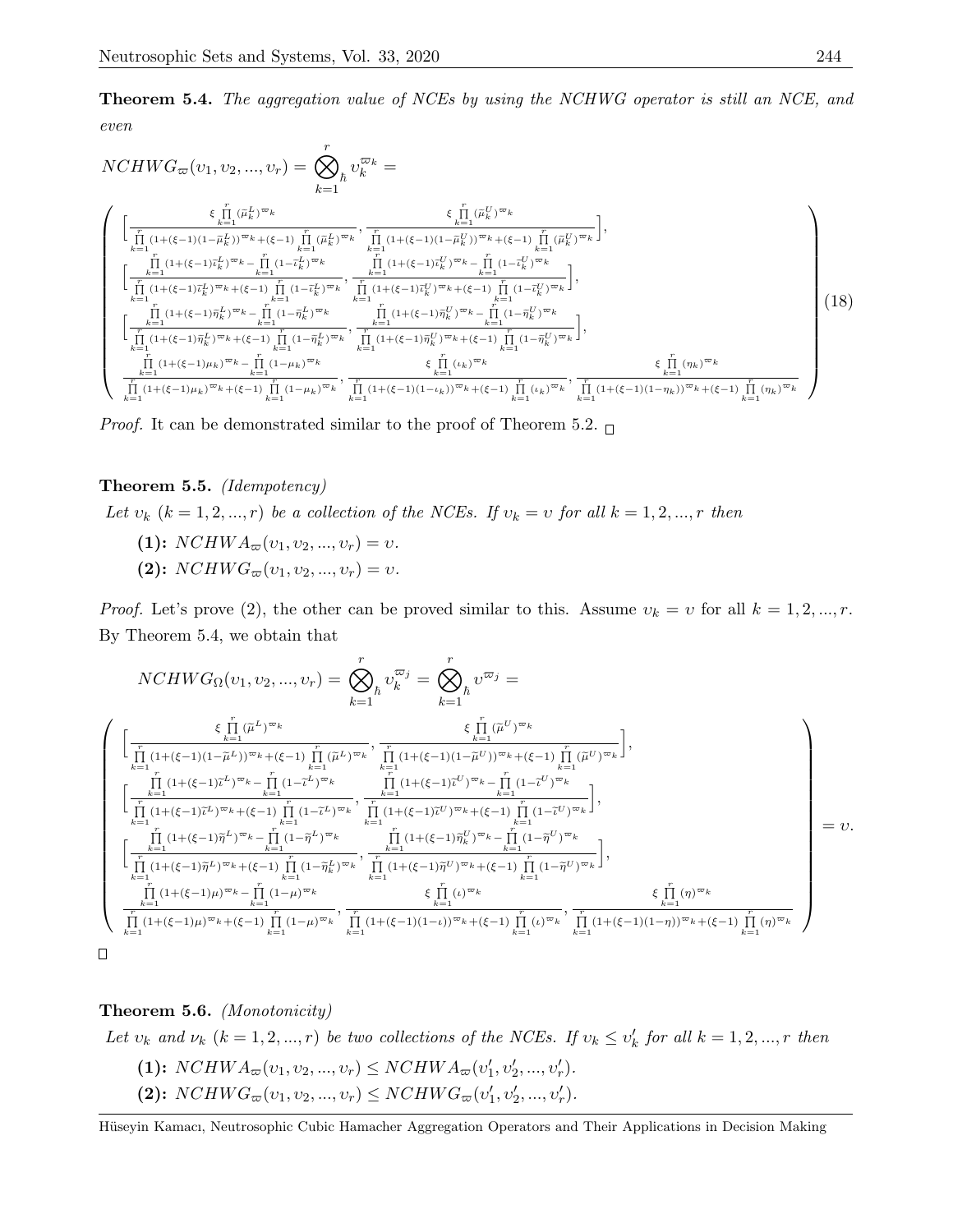*Proof.* (1) If  $v_k \le v'_k$  then we have

$$
\left\{\begin{array}{l}\widetilde{\mu}^L_k\leq \widetilde{\mu}'^L_k,\ \widetilde{\mu}^U_k\leq \widetilde{\mu}'^U_k\\ \widetilde{\iota}^L_k\geq \widetilde{\iota}'^L_k,\ \widetilde{\iota}^U_k\geq \widetilde{\iota}'^L_k\\ \widetilde{\eta}^L_k\geq \widetilde{\eta}'^L_k,\ \widetilde{\eta}^L_k\geq \widetilde{\eta}'^L_k\\ \mu_k\geq \mu'_k,\ \iota_k\leq \iota'_k,\ \eta_k\leq \eta'_k\end{array}\right\}_{(k=1,2,\ldots,r)}
$$

With these assumptions, we find that

$$
\left(\begin{array}{c} \prod_{k=1}^{T} (1+(\xi-1))\tilde{\mu}_{k}^{L})^{\varpi_{k}} - \prod_{k=1}^{T} (1-\tilde{\mu}_{k}^{L})^{\varpi_{k}} \\ \prod_{k=1}^{T} (1+(\xi-1))\tilde{\mu}_{k}^{L})^{\varpi_{k}} + (\xi-1) \prod_{k=1}^{T} (1-\tilde{\mu}_{k}^{L})^{\varpi_{k}} \\ \prod_{k=1}^{T} (1+(\xi-1))\tilde{\mu}_{k}^{L})^{\varpi_{k}} + (\xi-1) \prod_{k=1}^{T} (1-\tilde{\mu}_{k}^{L})^{\varpi_{k}} \\ \end{array}\right),\\ \left[\begin{array}{c} \sum_{k=1}^{T} (i\tilde{\mu}_{k}^{L})^{\varpi_{k}} \\ \prod_{k=1}^{T} (1+(\xi-1)(1-\tilde{\mu}_{k}^{L}))^{\varpi_{k}} + (\xi-1) \prod_{k=1}^{T} (\tilde{\mu}_{k}^{L})^{\varpi_{k}} \\ \prod_{k=1}^{T} (1+(\xi-1)(1-\tilde{\mu}_{k}^{L}))^{\varpi_{k}} + (\xi-1) \prod_{k=1}^{T} (\tilde{\mu}_{k}^{L})^{\varpi_{k}} \\ \end{array}\right],\\ \left[\begin{array}{c} \sum_{k=1}^{T} (i\tilde{\mu}_{k}^{L})^{\varpi_{k}} \\ \prod_{k=1}^{T} (1+(\xi-1)(1-\tilde{\mu}_{k}^{L}))^{\varpi_{k}} + (\xi-1) \prod_{k=1}^{T} (\tilde{\mu}_{k}^{L})^{\varpi_{k}} \\ \sum_{k=1}^{T} (1+(\xi-1)(1-\tilde{\mu}_{k}^{L}))^{\varpi_{k}} + (\xi-1) \prod_{k=1}^{T} (\tilde{\eta}_{k}^{L})^{\varpi_{k}} \\ \end{array}\right],\\ \left[\begin{array}{c} \sum_{k=1}^{T} (i\tilde{\mu}_{k}^{L})^{\varpi_{k}} \\ \prod_{k=1}^{T} (1+(\xi-1)(1-\tilde{\mu}_{k}^{L}))^{\varpi_{k}} + (\xi-1) \prod_{k=1}^{T} (\tilde{\eta}_{k}^{L})^{\varpi_{k}} \\ \sum_{k=1}^{T} (1+(\xi-1)\mu_{k})^{\varpi_{k}} + (\xi-1) \prod_{k=1}
$$

$$
\leq \begin{cases} \begin{aligned} &\left[\frac{\prod\limits_{k=1}^{n}(1+(\xi-1)\widetilde{\mu}_{k}^{L})^{\varpi_{k}}-\prod\limits_{k=1}^{n}(1-\widetilde{\mu}_{k}^{L})^{\varpi_{k}}}{\prod\limits_{k=1}^{n}(1+(\xi-1)\widetilde{\mu}_{k}^{U})^{\varpi_{k}}}+\prod\limits_{k=1}^{n}(1+(\xi-1)\widetilde{\mu}_{k}^{U})^{\varpi_{k}}+\left(\xi-1\right)\prod\limits_{k=1}^{n}(1-\widetilde{\mu}_{k}^{U})^{\varpi_{k}}\right],\\ &\left[\frac{\xi\prod\limits_{k=1}^{n}(\widetilde{\mu}_{k}^{L})^{\varpi_{k}}}{\prod\limits_{k=1}^{n}(1+(\xi-1)(1-\widetilde{\mu}_{k}^{U})^{\varpi_{k}}+(\xi-1)\prod\limits_{k=1}^{n}(1+(\xi-1)(1-\widetilde{\mu}_{k}^{U})^{\varpi_{k}})}+\prod\limits_{k=1}^{n}(1+(\xi-1)(1-\widetilde{\mu}_{k}^{U})^{\varpi_{k}}+\left(\xi-1\right)\prod\limits_{k=1}^{n}(\widetilde{\mu}_{k}^{U})^{\varpi_{k}}\right],\\ &\left[\frac{\xi\prod\limits_{k=1}^{n}(\widetilde{\eta}_{k}^{U})^{\varpi_{k}}}{\prod\limits_{k=1}^{n}(1+(\xi-1)(1-\widetilde{\eta}_{k}^{U})^{\varpi_{k}}+(\xi-1)\prod\limits_{k=1}^{n}(\widetilde{\eta}_{k}^{U})^{\varpi_{k}}},\frac{\xi\prod\limits_{k=1}^{n}(1+(\xi-1)(1-\widetilde{\mu}_{k}^{U})^{\varpi_{k}}+\left(\xi-1\right)\prod\limits_{k=1}^{n}(\widetilde{\mu}_{k}^{U})^{\varpi_{k}}}{\prod\limits_{k=1}^{n}(1+(\xi-1)(1-\widetilde{\eta}_{k}^{U})^{\varpi_{k}}+(\xi-1)\prod\limits_{k=1}^{n}(1+(\xi-1)(1-\widetilde{\eta}_{k}^{U})^{\varpi_{k}}+\left(\xi-1\right)\prod\limits_{k=1}^{n}(1+(\xi-1)\eta_{k}^{U})^{\varpi_{k}}+\left(\xi-1\right)\prod\limits_{k=1}^{n}(1+(\xi-1)\eta_{k}^{U})^{\varpi_{k}}+\
$$

(2) It is shown similar to the proof of (1) by using Eq. (18).  $\Box$ 

## Theorem 5.7. (Boundedness Property)

Let  $v_k$   $(k = 1, 2, ..., r)$  be a collection of the NCEs. Then

(1):  $v_{min} \leq NCHWA_{\varpi}(v_1, v_2, ..., v_r) \leq v_{max}$ (2):  $v_{min} \leq NCHWG_{\varpi}(v_1, v_2, ..., v_r) \leq v_{max}$ 

where

$$
v_{min} = \left\{ \begin{array}{l} [min\{\widetilde{\mu}_k^L\}, min\{\widetilde{\mu}_k^U\}],\\ [max\{\widetilde{\nu}_k^L\}, max\{\widetilde{\nu}_k^U\}],\\ [max\{\widetilde{\eta}_k^L\}, max\{\widetilde{\eta}_k^U\}],\\ max\{\mu_k\}, min\{\iota_k\}, min\{\eta_k\} \end{array} \right\}_{(k=1,2,...,r)}
$$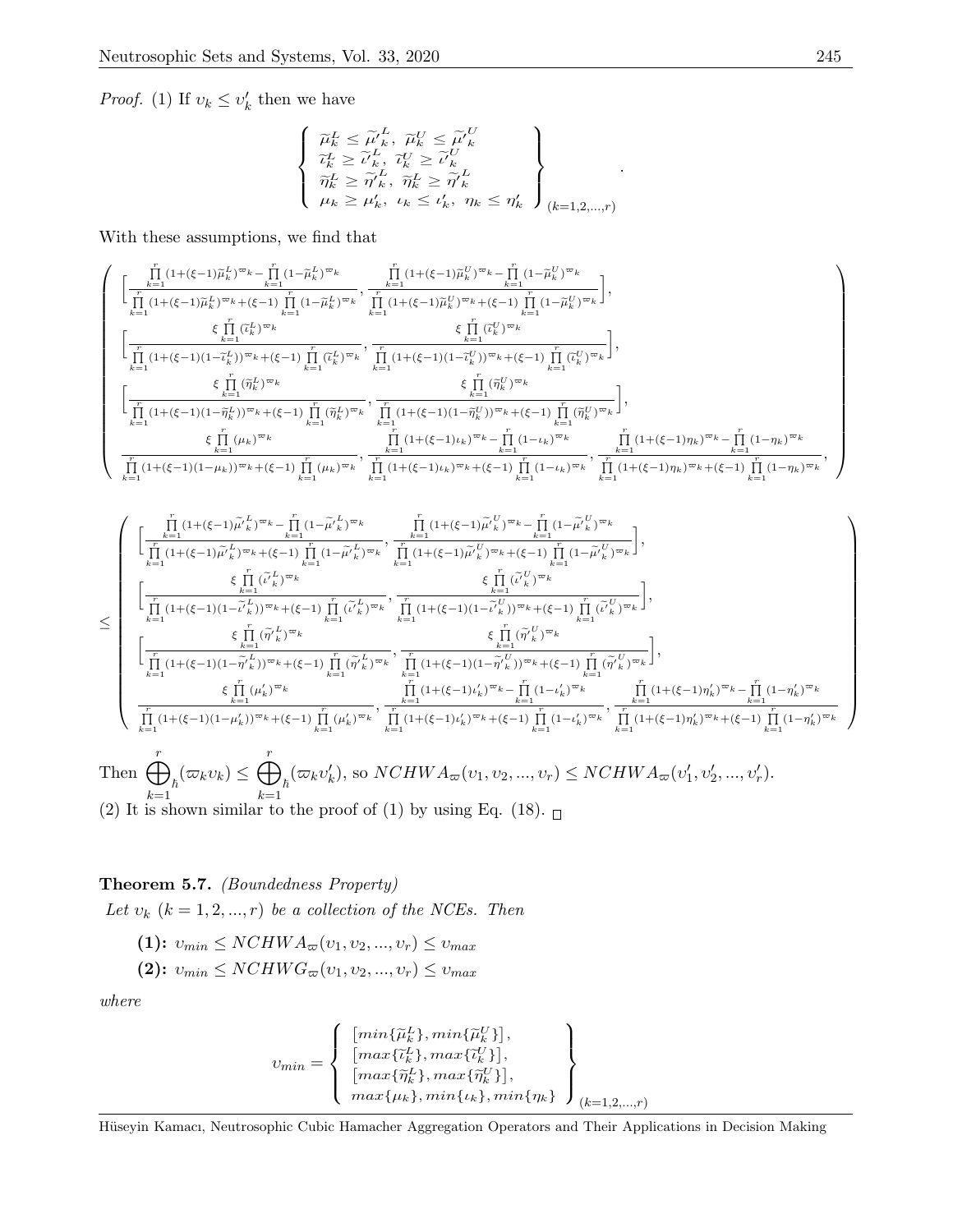and

$$
v_{max} = \left\{ \begin{array}{l} \left[ max\{\widetilde{\mu}_k^L\}, max\{\widetilde{\mu}_k^U\} \right], \\ \left[ min\{\widetilde{\nu}_k^L\}, min\{\widetilde{\nu}_k^U\} \right], \\ \left[ min\{\widetilde{\eta}_k^L\}, min\{\widetilde{\eta}_k^U\} \right], \\ min\{\mu_k\}, max\{\iota_k\}, max\{\eta_k\} \end{array} \right\}_{(k=1,2,...,r)}
$$

*Proof.* They can be proved using similar techniques, therefore omitted.  $\Box$ 

## 6. The approaches to multiple-criteria decision making under neutrosophic cubic environment

Let  $o_i$   $(i = 1, 2, ..., p)$  be a fixed of alternatives,  $e_k$   $(k = 1, 2, ..., r)$  be a criterion and  $\varpi_k$  $(k = 1, 2, \ldots, r)$  be the weight of criterion  $e_k$   $(k = 1, 2, \ldots, r)$  respectively such that  $\varpi_k \in [0, 1]$ and  $\sum_{r=1}^{r}$  $k=1$  $\overline{\omega}_k = 1$ . Let  $v_k^i$  denotes the neutrosophic cubic element (NCE) of the alternative  $o_i$  with respect to criterion  $e_k$ .

#### Algorithm 1.

Step 1. Obtain the aggregation value  $v^i$  of neutrosophic cubic elements  $v_1^i, v_2^i, \ldots, v_r^i$  by using of neutrosophic cubic Hamacher weighted averaging (NCHWA) operator or neutrosophic cubic Hamacher weighted geometric (NCHWG) operator, i.e., respectively

$$
NCHWA_{\varpi}(v_1^i, v_2^i, \dots, v_r^i) = \bigoplus_{k=1}^r {\n \varpi_k(v_k^i) \ \forall \ i = 1, 2, \dots, p}
$$
\nor

\n
$$
NCHWG_{\varpi}(v_1^i, v_2^i, \dots, v_r^i) = \bigotimes_{h=1}^r (v_k^i)^{\varpi_k} \ \forall \ i = 1, 2, \dots, p.
$$

 $k=1$ Step 2. Compute the value of score function  $f_{scr}(v^i) \forall i = 1, 2, ..., p$ . If  $f_{scr}(v^{p_1}) = f_{scr}(v^{p_2})$  for any  $p_1, p_2 \in \{1, 2, \ldots, p\}$ , then compute the values of accuracy function  $f_{acr}(v^{p_1})$  and  $f_{scr}(v^{p_2})$  to compare these alternatives.

Step 3. Find the optimal alternative according to the values obtained in Step 2.

Example 6.1. In order to illustrate the proposed algorithm, the problem for logistic center location selection is described here. Assume that a new modern logistic center is required in a town. There are three locations  $o_1$ ,  $o_2$  and  $o_3$ . A committee of decision makers has been formed to choice the optimal location on the basis of three parameters (namely, cost  $(e_1)$ , distance to customers  $(e_2)$ , distance to suppliers  $(e_3)$ , environmental impact  $(e_4)$ , quality of service  $(e_5)$ , transportation  $(e_6)$ ) with respect to the evaluation of decision committee. As a result of the evaluation, the decision committee gives Table 1 with the neutrosophic cubic values.

.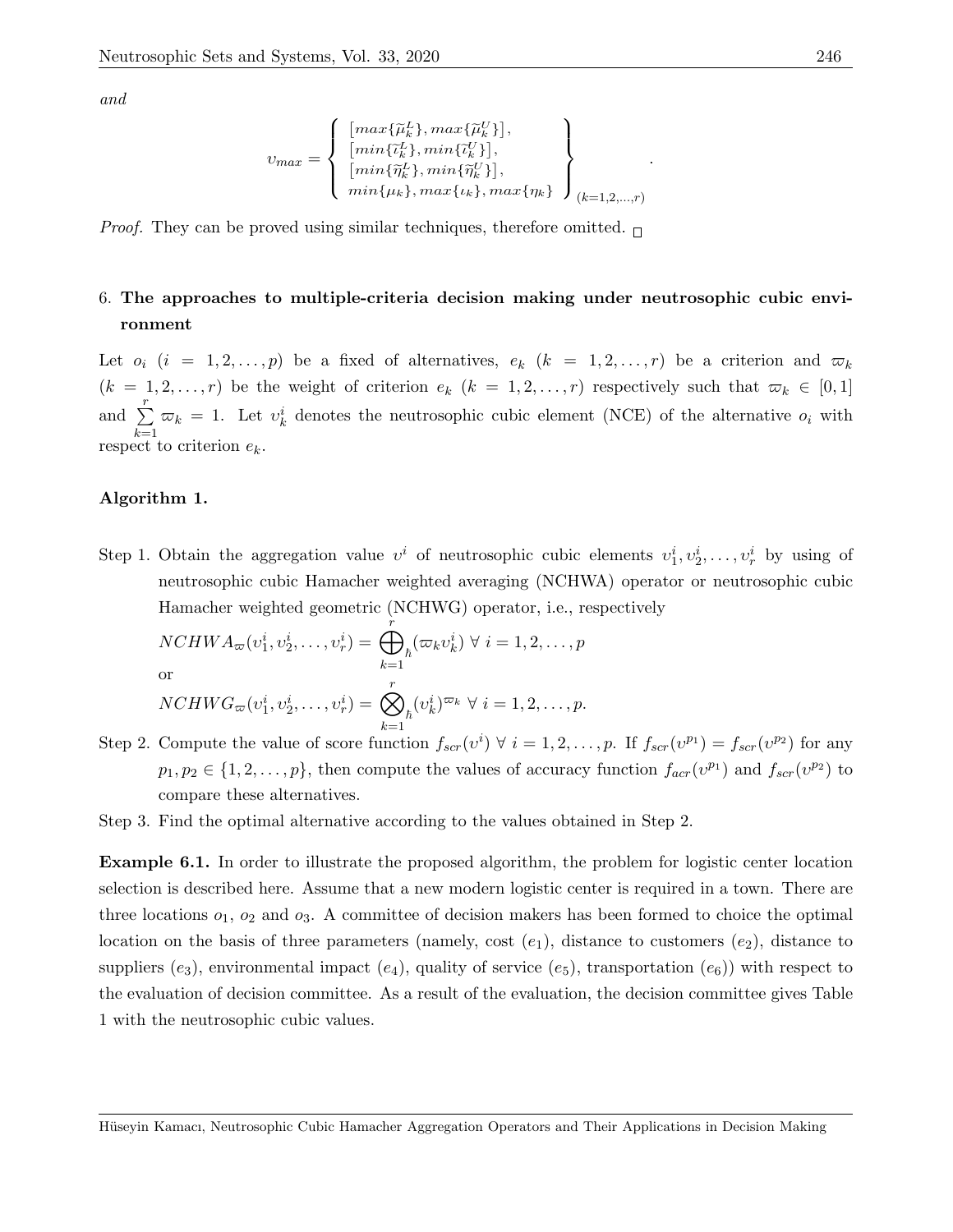| $E/\mathcal{O}$ | O <sub>1</sub>                          | O <sub>2</sub>                         | 03                                          |
|-----------------|-----------------------------------------|----------------------------------------|---------------------------------------------|
| $e_1$           | [0.3, 0.7], [0.2, 1],                   | [0.7, 0.8], [0.3, 0.3],                | [0.2, 0.3], [0.1, 0.5],                     |
|                 | [0, 0.3], 0.4, 0.1, 1                   | $\setminus [0.4, 0.5], 0.5, 0.7, 0.4/$ | [0.3, 0.5], 0.2, 0, 0.6                     |
| $e_2$           | [0.5, 0.5], [0, 0.5],                   | [0.7, 0.9], [0.3, 0.3],                | [0, 0.4], [0.1, 0.4],                       |
|                 | [0.2, 0.3], 0.4, 0.4, 0                 | [0, 0.2], 0.4, 0.4, 0.5                | [0.5, 1], 0.5, 0, 0.7                       |
| $e_3$           | [0.2, 0.6], [0.5, 0.7],                 | [0.8, 1], [0.4, 0.5],                  | [0.2, 0.6], [0.4, 0.4],                     |
|                 | [0, 0.1], 0.6, 0.6, 0.6                 | [0, 0.1], 0.5, 0.5, 0.4                | $\lesssim [0.2, 0.3], 0.4, 0.5, 0.4/$       |
| $e_4$           | [0.1, 0.2], [0.3, 0.6],                 | [0.5, 1], [0.4, 0.6],                  | [0.3, 0.3], [0.1, 0.6],                     |
|                 | $\mathcal{N}[0.1, 0.4], 0.6, 0.4, 0.1/$ | $\setminus [0.5,0.6], 0.5, 0.5, 0.4/$  | [0, 1], 0.4, 0.2, 0.4                       |
| $e_5$           | [0.4, 0.7], [0.4, 0.5],                 | [0.4, 1], [0.3, 0.8],                  | [0.5, 0.5], [0.2, 0.7],                     |
|                 | [0.1, 0.2], 0.5, 0, 0.5                 | $\setminus [0.2, 0.6], 0.6, 0.4, 0.3/$ | $\lambda[0.7,0.8],0.6,0.3,0.4/$             |
| $e_6$           | [0.1, 0.3], [0.4, 0.7],                 | [0.5, 0.7], [0.4, 0.5],                | [0.3, 0.6], [0.2, 0.8],                     |
|                 | (0.4, 0.5], 0.3, 0.3, 0.3)              | [0.4, 0.5], 0.4, 0.6, 0.9              | $\langle [0.5, 0.5], 0.1, 0.4, 0.1 \rangle$ |

Table 1. The collective evaluation values of location with respect to criteria.

Also, the decision committee determines the weight of criteria as  $\varpi = (0.1, 0.2, 0.1, 0.3, 0.2, 0.1)^T$ . We are ready to apply the proposed approach to solve this problem based on the neutrosophic cubic information.

Step 1. By applying NCHWA operator with  $q = 4$ , we get the following aggregation values.

 $v^1 = ( [0.2666, 0.4733], [0, 0.6218], [0, 0.2913], 0.4846, 0.2941, 1),$ 

 $v^2 = ( [0.5834, 1], [0.3476, 0.5184], [0, 0.4131], 0.4879, 0.4944, 0.4756),$ 

 $v^3 = ( [0.2541, 0.4233], [0.1438, 0.5658], [0, 0.7997], 0.3837, 0.1721, 0.4583).$ 

Step 2. Using Eq. (1) given in Definition 3.1, the value of score function are obtained as  $f_{scr}(v^1)$  = 0.5623,  $f_{scr}(v^2) = 0.5928$  and  $f_{scr}(v^3) = 0.6013$ .

Step 3. Then, we obtain the ranking order of three locations as  $o_3 \succ o_2 \succ o_1$ . Therefore, we suggest  $o_3$  as the optimal choice and so a new logistic center location.

Table 2 presents the ranking order of alternatives for some values of  $\xi$ .

TABLE 2. The ranking order according to NCHWA operator with some values of  $\xi$ .

|             | $f_{scr}(v^1)$ | $f_{scr}(v^2)$ | $f_{scr}(v^3)$ | ranking order             |
|-------------|----------------|----------------|----------------|---------------------------|
| $\xi = 0.1$ | 0.5584         | 0.5898         | 0.5947         | $o_3 \succ o_2 \succ o_1$ |
| $\xi = 1$   | 0.5593         | 0.5927         | 0.5987         | $o_3 \succ o_2 \succ o_1$ |
| $\xi = 2$   | 0.5605         | 0.5929         | 0.5999         | $o_3 \succ o_2 \succ o_1$ |
| $\xi = 4$   | 0.5623         | 0.5928         | 0.6013         | $0_3 \succ 0_2 \succ 0_1$ |
| $\xi = 10$  | 0.5657         | 0.5925         | 0.6033         | $0_3 \succ 0_2 \succ 0_1$ |
| $\xi = 100$ | 0.5763         | 0.5922         | 0.6088         | $0_3 \succ 0_2 \succ 0_1$ |

Figure 1 gives a graphical representation of score values for some values of  $\xi$ .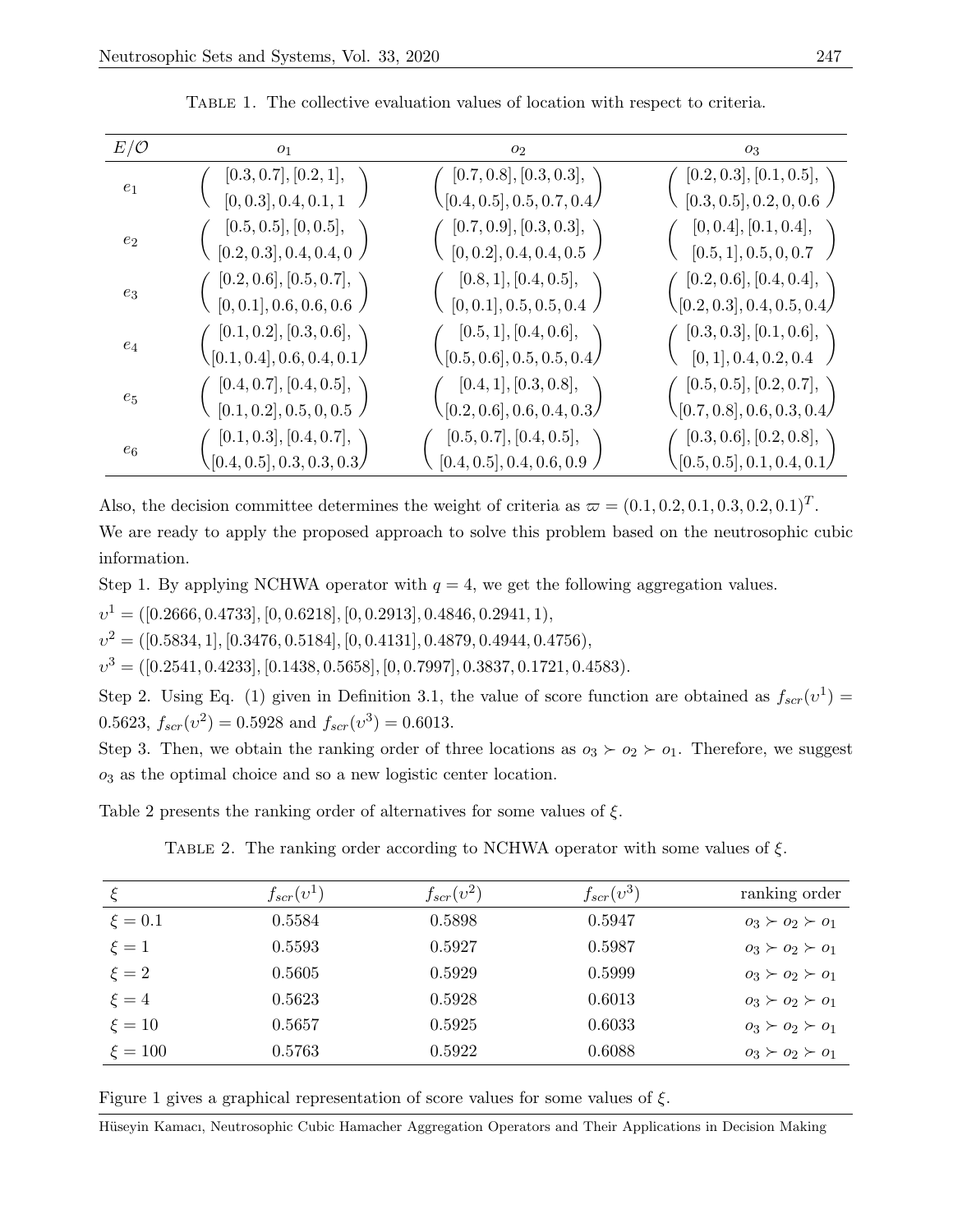

Figure 1. Graphical representation of score values for some values of  $\xi$ .

Algorithm 1 is efficient for decision making problems that include the evaluations of a single decision maker, but it cannot be used for decision systems with multiple experts. Now, we create a decision making model based on the neutrosophic cubic Hamacher weighted aggregation operators to deal with multi-criteria group decision making which includes the evaluations of two or more decision makers (experts).

Let  $o_i$   $(i = 1, 2, ..., p)$  be a fixed of alternatives,  $e_k$   $(k = 1, 2, ..., r)$  be a criterion and  $\varpi_k$  $(k = 1, 2, \ldots, r)$  be the weight of criterion  $e_k$   $(k = 1, 2, \ldots, r)$  respectively such that  $\varpi_k \in [0, 1]$ and  $\sum_{r=1}^{r}$  $_{k=1}$  $\varpi_k = 1$ . Also, let  $D_j$   $(j = 1, 2, \ldots, v)$  be a fixed of decision makers and  $\Omega_j$   $(j = 1, 2, \ldots, v)$  be the weight of decision maker  $D_j$   $(j = 1, 2, \ldots, v)$  respectively such that  $\Omega_j \in [0, 1]$  and  $\sum_{i=1}^{v}$  $j=1$  $\Omega_j = 1$ . Let  $v_{k}^{\left( i,j\right) }$  $\kappa_k^{(i,j)}$  denotes the neutrosophic cubic element (NCE) of the alternative  $o_i$  with respect to criterion  $e_k$ for the decision maker  $D_i$ .

## Algorithm 2.

Step 1. Obtain the aggregation value  $v^{(i,j)}$  of neutrosophic cubic elements  $v_1^{(i,j)}$  $\overset{(i,j)}{1}, \overset{(i,j)}{2}$  $v_2^{(i,j)}, \ldots, v_r^{(i,j)}$  for each decision maker  $D_j$  by using the neutrosophic cubic Hamacher weighted averaging (NCHWA)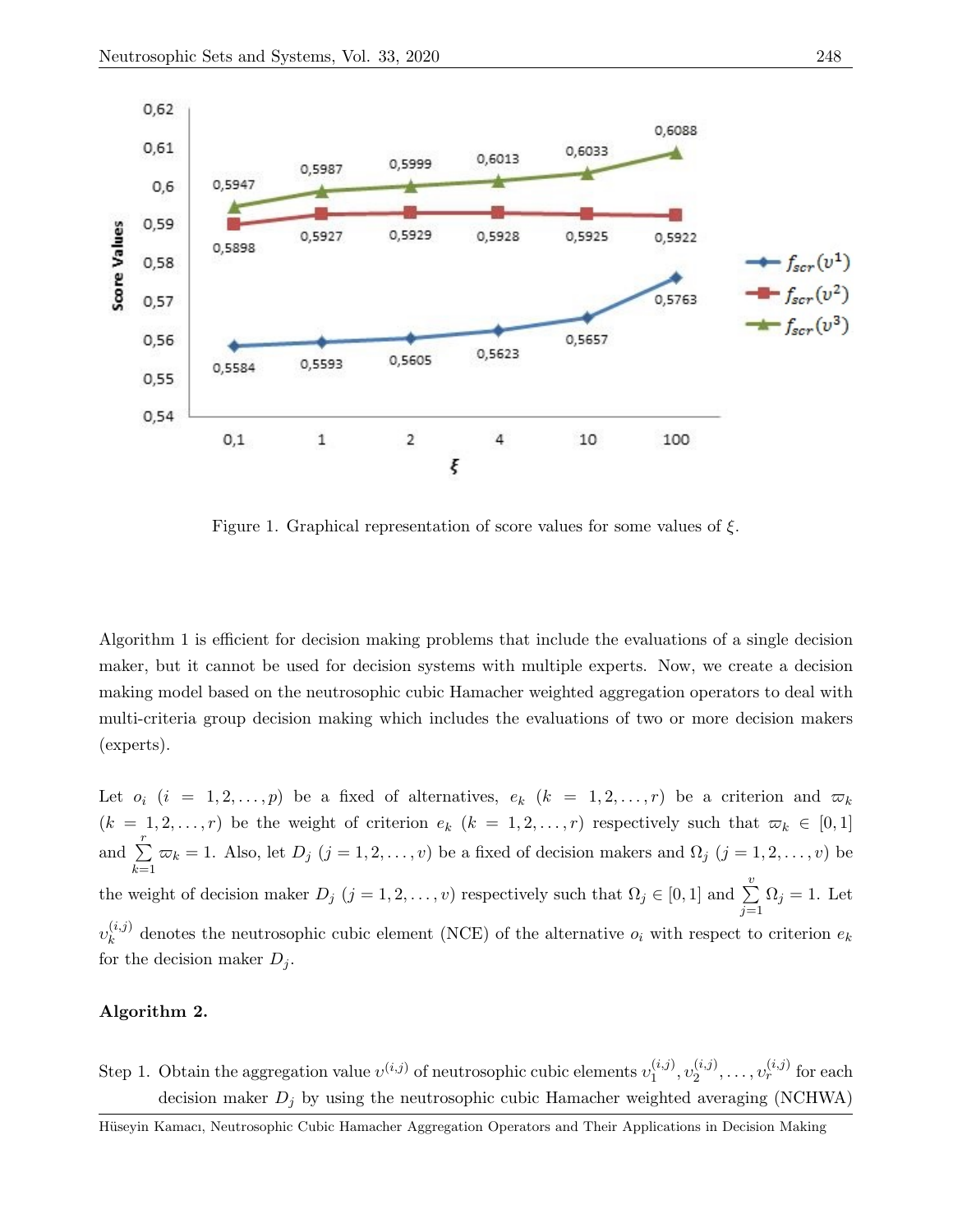operator or neutrosophic cubic Hamacher weighted geometric (NCHWG) operator. For instance, for a decision making problem with two decision makers  $(j = 1, 2)$ , obtain

$$
NCHWA_{\varpi}(v_{1}^{(i,1)}, v_{2}^{(i,1)}, \dots, v_{r}^{(i,1)}) = \bigoplus_{k=1}^{r} (\varpi_{k}v_{k}^{(i,1)}) \ \forall \ i = 1, 2, \dots, p,
$$
  
\n
$$
NCHWA_{\varpi}(v_{1}^{(i,2)}, v_{2}^{(i,2)}, \dots, v_{r}^{(i,2)}) = \bigoplus_{k=1}^{r} (\varpi_{k}v_{k}^{(i,2)}) \ \forall \ i = 1, 2, \dots, p
$$
  
\nor  
\n
$$
NCHWG_{\varpi}(v_{1}^{(i,1)}, v_{2}^{(i,1)}, \dots, v_{r}^{(i,1)}) = \bigotimes_{k=1}^{r} (v_{k}^{(i,1)})^{\varpi_{k}} \ \forall \ i = 1, 2, \dots, p,
$$
  
\n
$$
NCHWG_{\varpi}(v_{1}^{(i,2)}, v_{2}^{(i,2)}, \dots, v_{r}^{(i,2)}) = \bigotimes_{k=1}^{r} (v_{k}^{(i,2)})^{\varpi_{k}} \ \forall \ i = 1, 2, \dots, p.
$$
  
\nCompute the value of some function  $\frac{f}{\pi}$  (a(i,i))  $\forall i = 1, 2, \dots, n$  can be

Step 2. Compute the value of score function  $f_{scr}(v^{(i,j)}) \forall i = 1, 2, ..., p$  and  $j = 1, 2, ..., v$  for each aggregation value  $v^{(i,j)}$ .

Step 3. Calculate the standardized score values for each decision maker by using the following formula:

$$
\mathfrak{S}(i,j) = \Omega_j \frac{f_{scr}(v^{(i,j)})}{\sqrt{(f_{scr}(v^{(1,j)}))^2 + (f_{scr}(v^{(2,j)}))^2 + \dots + (f_{scr}(v^{(p,j)}))^2}}.
$$

Step 4. Calculate the decision value of each alternative by using the following formula:

$$
\mathfrak{D}(i) = \frac{1}{v} \sum_{j=1}^{v} \mathfrak{S}(i, j).
$$

If the decision values of any two alternatives are equal then in Step 3, the standardized accuracy values of these two alternatives are calculated (that is,  $f_{acr}$  substituted for  $f_{scr}$  in the formula  $\mathfrak{S}(i,j)$ ).

Step 5. Find the optimal alternative according to the decision values obtained in Step 4.

Example 6.2. (adapted from [17]) Mobile companies play a major role in Pakistans stock market. The performance of these companies affects capital market resources and have become a common concern of creditors, shareholders, government authorities and other stakeholders. In this example, an investor company wants to invest the capital tax in listed companies. They acquire two types of decision makers (experts): Attorney and market maker.The attorney is acquired to look at the legal matters and the market maker is encouraged to provide his/her expertise in the capital market issues. The data are collected on the basis of stock market analysis and growth in different areas. Let the listed mobile companies be  $(o_1)$  Zong,  $(o_2)$  Jazz,  $(o_3)$  Telenor and  $(o_4)$  Ufone, which have higher ratios of earnings than the others available in the market, from the three alternatives of  $(e_1)$  stock market trends,  $(e_2)$ policy directions and  $(e_3)$  the annual performance. The two decision makers  $(D_j \, j = 1, 2)$  evaluated the mobile companies  $(o_i, i = 1, 2, 3, 4)$  with respect to the corresponding attributes  $(e_k, k = 1, 2, 3)$ , and proposed their assessments consisting of neutrosophic cubic values in Table 3 and Table 4.

Assume that the weight of attributes is  $\varpi = (0.35, 0.30, 0.35)^T$ , and the weight of decision makers is  $\Omega = (0.9, 0.1)^T$ . Let's provide a solution for this decision making problem using the NCHWG operator on the attributes.

Hüseyin Kamacı, Neutrosophic Cubic Hamacher Aggregation Operators and Their Applications in Decision Making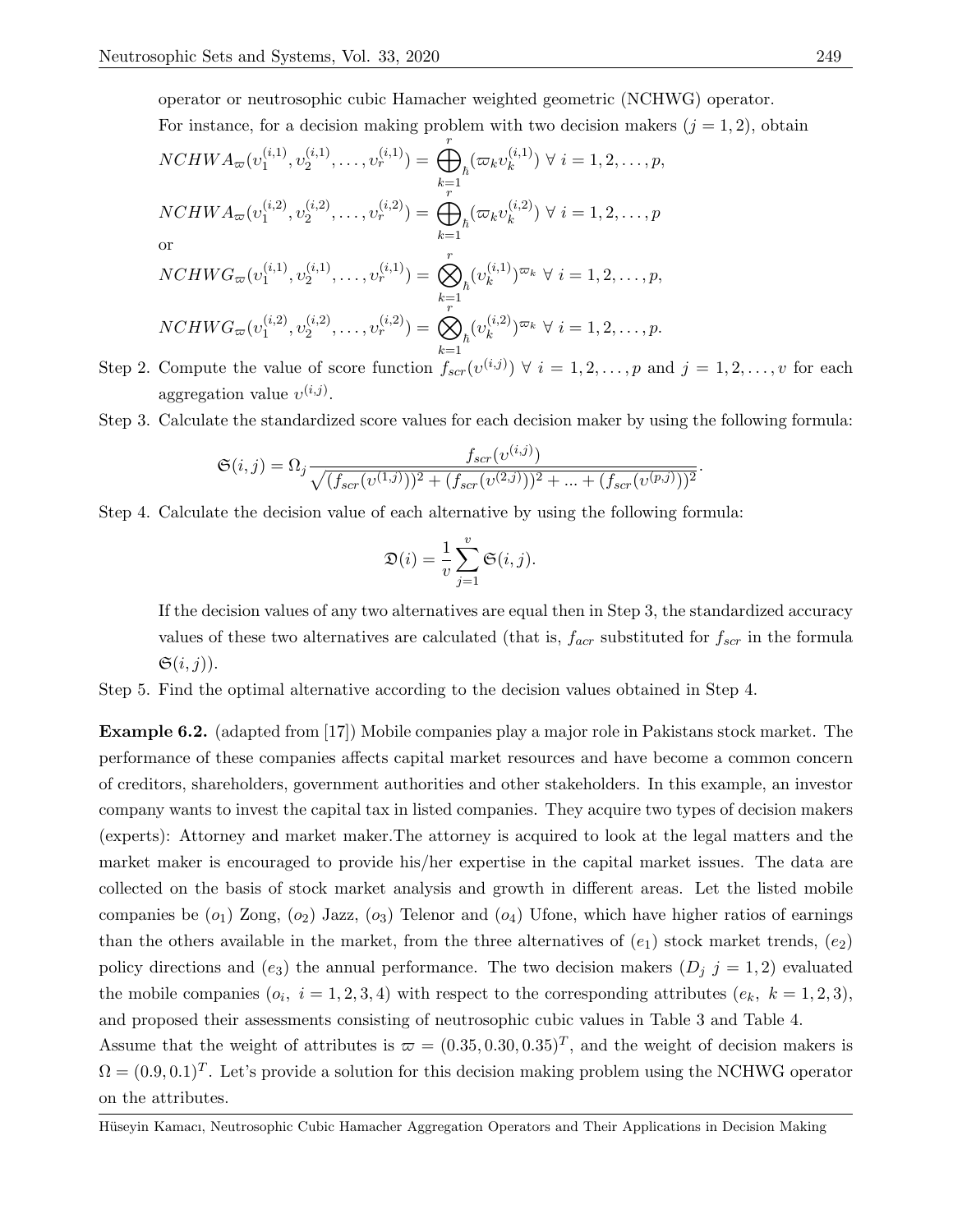| $E/\mathcal{O}$ | 01                                 | O <sub>2</sub>                         | 03                                     | 04                                     |
|-----------------|------------------------------------|----------------------------------------|----------------------------------------|----------------------------------------|
| $e_1$           | [0.2, 0.6], [0.4, 0.6],            | [0.3, 0.5], [0.6, 0.9],                | [0.6, 0.9], [0.2, 0.7],                | [0.4, 0.8], [0.5, 0.9],                |
|                 | $\sqrt{[0.5, 0.8]}, 0.7, 0.4, 0.3$ | $\setminus [0.3, 0.6], 0.3, 0.6, 0.7)$ | $\setminus [0.4, 0.9], 0.5, 0.5, 0.6/$ | $\setminus [0.3, 0.8], 0.5, 0.8, 0.5)$ |
| $e_2$           | [0.1, 0.4], [0.5, 0.8],            | (0.5, 0.9], [0.1, 0.3],                | (0.2, 0.6], [0.3, 0.7],                | [0.2, 0.7], [0.4, 0.9],                |
|                 | $\sqrt{[0.4, 0.8]}, 0.6, 0.7, 0.5$ | $\langle$ [0.4, 0.8], 0.8, 0.3, 0.6/   | (0.3, 0.8], 0.4, 0.6, 0.5)             | $\setminus [0.5, 0.7], 0.6, 0.4, 0.5/$ |
| $e_3$           | [0.4, 0.6], [0.2, 0.7],            | [0.2, 0.7], [0.1, 0.6],                | [0.5, 0.9], [0.7, 0.9],                | [0.3, 0.5], [0.5, 0.9],                |
|                 | $\sqrt{[0.5, 0.9]}, 0.4, 0.5, 0.3$ | $\setminus [0.4, 0.7], 0.5, 0.4, 0.7)$ | $\setminus [0.1, 0.5], 0.5, 0.6, 0.4/$ | $\setminus [0.3, 0.7], 0.3, 0.3, 0.8/$ |

Table 3. The neutrosophic cubic values of attorney's assessment.

Table 4. The neutrosophic cubic values of market maker's assessment.

| $E/\mathcal{O}$    | O <sub>1</sub>                              | 02                                     | 03                                        | 04                                            |
|--------------------|---------------------------------------------|----------------------------------------|-------------------------------------------|-----------------------------------------------|
| $\ensuremath{e}_1$ | [0.3, 0.6], [0.2, 0.6],                     | [0.2, 0.5], [0.6, 0.9],                | [0.5, 0.9], [0.2, 0.6],                   | [0.3, 0.5], [0.3, 0.9],                       |
|                    | $\langle [0.2, 0.6], 0.8, 0.7, 0.2 \rangle$ | $\setminus [0.3, 0.7], 0.4, 0.8, 0.7)$ | $\sqrt{[0.3, 0.8]}, 0.7, 0.7, 0.8\rangle$ | $\setminus [0.2, 0.5], 0.6, 0.5, 0.4/$        |
| $e_2$              | [0.3, 0.8], [0.4, 0.8],                     | [0.4, 0.9], [0.1, 0.4],                | [0.2, 0.5], [0.2, 0.7],                   | [0.4, 0.7], [0.2, 0.8],                       |
|                    | $\setminus [0.3, 0.8], 0.6, 0.7, 0.4/$      | $\setminus [0.5, 0.8], 0.6, 0.5, 0.7)$ | $\setminus [0.5, 0.8], 0.6, 0.7, 0.2/$    | $\setminus [0.3, 0.7], 0.6, 0.7, 0.7)$        |
| $e_3$              | [0.2, 0.7], [0.2, 0.6],                     | [0.4, 0.9], [0.1, 0.4],                | [0.3, 0.5], [0.3, 0.9],                   | [0.2, 0.6], [0.5, 0.9],                       |
|                    | $\sqrt{[0.3, 0.8]}, 0.5, 0.3, 0.5 \rangle$  | $\setminus [0.5, 0.8], 0.6, 0.5, 0.7)$ | $\sqrt{[0.2, 0.5]}, 0.6, 0.5, 0.4/$       | $\setminus [0.2, 0.8], 0.4, 0.4, 0.8 \rangle$ |

Steps 1-3. By using NCHWG operator with  $q = 100$ , the aggregation values, the score values and the standardized score values of alternatives are obtained as in Table 5.

| TABLE 5. The aggregation values, score values and standardized score values. |  |  |
|------------------------------------------------------------------------------|--|--|
|                                                                              |  |  |

| $\dot{\jmath}$ | $_{\eta, (i,j)}$                                                                                                                                                 | $f_{scr}(v^{(i,j)})$ | $\mathfrak{S}(i,j)$ |
|----------------|------------------------------------------------------------------------------------------------------------------------------------------------------------------|----------------------|---------------------|
|                | $v^{(1,1)} = \begin{pmatrix} [0.2163, 0.5402], [0.3849, 0.7015], \ [0.4696, 0.8416], 0.5685, 0.5276, 0.3558 \end{pmatrix}$                                       | 0.4787               | 0.4558              |
| $j=1$          | $v^{(2,1)} = \begin{pmatrix} [0.3137, 0.7198], [0.2205, 0.6595], \ [0.3636, 0.7015], 0.5306, 0.4365, 0.6713 \end{pmatrix}$                                       | 0.5113               | 0.4869              |
|                | $v^{(3,1)} = \begin{pmatrix} [0.4314, 0.8382], [0.3926, 0.7892], \ [0.2397, 0.7661], 0.4996, 0.5654, 0.4998 \end{pmatrix}$                                       | 0.4736               | 0.4509              |
|                | $v^{(4,1)} = \begin{pmatrix} [0.2984, 0.6761], [0.4696, 0.9], \ [0.3562, 0.738], 0.4568, 0.5156, 0.6179 \end{pmatrix}$                                           | 0.4223               | 0.4021              |
|                | $v^{(1,1)} = \begin{pmatrix} [0.2671, 0.5957], [0.3535, 0.8279], \ [0.3146, 0.6665], 0.5778, 0.4689, 0.498 \end{pmatrix}$                                        | 0.4877               | 0.0515              |
| $j=2$          | $\upsilon^{(2,1)} = \left(\begin{array}{c} [0.3209, 0.8035],\,[0.2205, 0.6247],\\ {} \\ [0.4266, 0.7681],\, \, 0.5305,\, \, 0.6179,\, \, 0.7 \end{array}\right)$ | 0.4642               | 0.0491              |
|                | $v^{(3,1)} = \left( \begin{array}{c} [0.3288, 0.6799], [0.232, 0.7624], \\ [0.3146, 0.7113], 0.6365, 0.634, 0.4799 \end{array} \right)$                          | 0.4856               | 0.0513              |
|                | $v^{(4,1)} = \begin{pmatrix} [0.2882, 0.5975], [0.3297, 0.8758], \ [0.2272, 0.677], 0.5305, 0.5276, 0.6439 \end{pmatrix}$                                        | 0.452                | 0.0478              |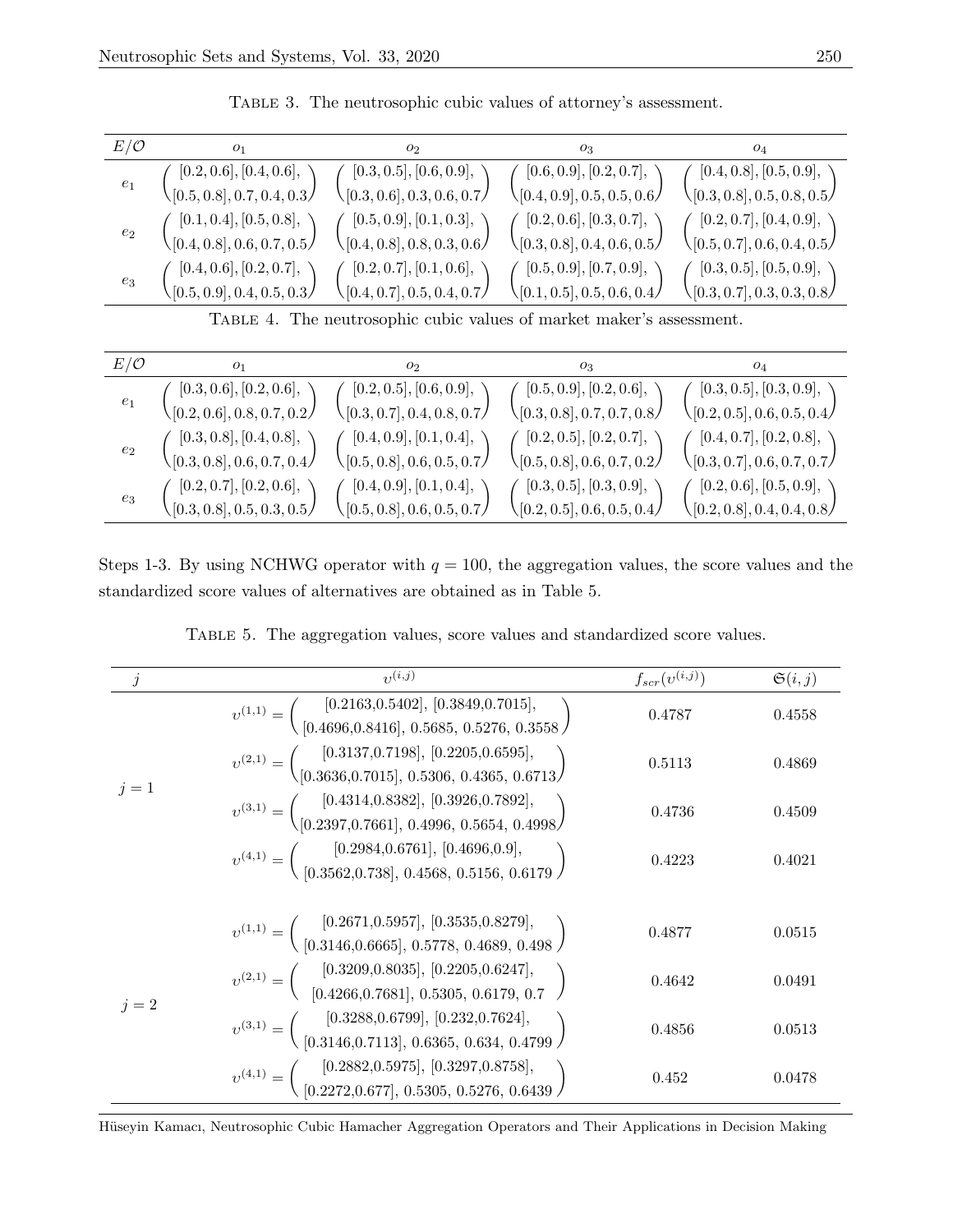Step 4-5. Consequently, we obtain the decision values of alternatives as  $\mathfrak{D}(1) = 0.2536, \mathfrak{D}(2) = 0.268$ ,  $\mathfrak{D}(3) = 0.2511, \mathfrak{D}(4) = 0.2249.$  Then, the ranking order of alternatives is  $o_2 \succ o_1 \succ o_3 \succ o_4$ , and so the optimal choice is  $o_2$ .

In Table 6, we discuss the ranking order of alternatives for some values of  $\xi$ . Thus, we exhibit that the standardized score values and decision values show slight changes synchronous to the range of  $\xi$ .

| $\xi$       | $\it i$ | $\mathfrak{S}(i,1)$ | $\mathfrak{S}(i,2)$ | $\mathfrak{D}(i)$ | ranking order                       |
|-------------|---------|---------------------|---------------------|-------------------|-------------------------------------|
|             | $i=1\,$ | 0.4636              | 0.0541              | 0.2588            |                                     |
|             | $i=2\,$ | 0.4727              | 0.0456              | 0.2591            | $o_2 \succ o_1 \succ o_3 \succ o_4$ |
| $\xi=0.1$   | $i=3\,$ | $\rm 0.4313$        | 0.0514              | 0.2413            |                                     |
|             | $i=4$   | $0.4306\,$          | 0.0484              | 0.2395            |                                     |
|             |         |                     |                     |                   |                                     |
|             | $i=1\,$ | 0.4606              | 0.0532              | 0.2569            |                                     |
|             | $i=2\,$ | 0.4766              | 0.0463              | 0.2614            | $o_2 \succ o_1 \succ o_3 \succ o_4$ |
| $\xi = 1$   | $i=3\,$ | 0.4402              | 0.0516              | 0.2459            |                                     |
|             | $i=4\,$ | 0.4205              | 0.0484              | 0.2344            |                                     |
|             |         |                     |                     |                   |                                     |
|             | $i=1\,$ | 0.4593              | 0.0525              | 0.2559            |                                     |
|             | $i=2\,$ | 0.4789              | 0.0477              | 0.2633            | $o_2 \succ o_1 \succ o_3 \succ o_4$ |
| $\xi=2$     | $i=3\,$ | 0.4435              | 0.0514              | 0.2474            |                                     |
|             | $i=4\,$ | 0.4158              | 0.0481              | 0.2319            |                                     |
|             |         |                     |                     |                   |                                     |
|             | $i=1\,$ | 0.4581              | 0.0522              | 0.2551            |                                     |
|             | $i=2\,$ | 0.4813              | 0.0482              | 0.2674            | $o_2 \succ o_1 \succ o_3 \succ o_4$ |
| $\xi = 4$   | $i=3\,$ | 0.4463              | 0.0514              | 0.2488            |                                     |
|             | $i=4\,$ | 0.4113              | 0.048               | 0.2296            |                                     |
|             |         |                     |                     |                   |                                     |
|             | $i=1$   | 0.4569              | 0.0518              | 0.2543            |                                     |
| $\xi = 10$  | $i=2\,$ | $0.484\,$           | 0.0486              | 0.2663            | $o_2 \succ o_1 \succ o_3 \succ o_4$ |
|             | $i=3\,$ | 0.4487              | 0.0513              | $0.25\,$          |                                     |
|             | $i=4\,$ | 0.4067              | 0.0479              | 0.2273            |                                     |
|             |         |                     |                     |                   |                                     |
|             | $i=1\,$ | $0.4558\,$          | 0.0515              | 0.2536            |                                     |
| $\xi = 100$ | $i=2\,$ | 0.4869              | 0.0491              | 0.268             | $o_2 \succ o_1 \succ o_3 \succ o_4$ |
|             | $i=3\,$ | 0.4509              | 0.0513              | 0.2511            |                                     |
|             | $i=4\,$ | 0.4021              | 0.0478              | 0.2249            |                                     |

TABLE 6. The ranking order according to NCHWG operator with some values of  $\xi$ .

In Figure 2, a figuration of the decision values of alternatives for some values of  $\xi$  is presented. Thus, the effect of the range of  $\xi$  on the selection priority is illustrated.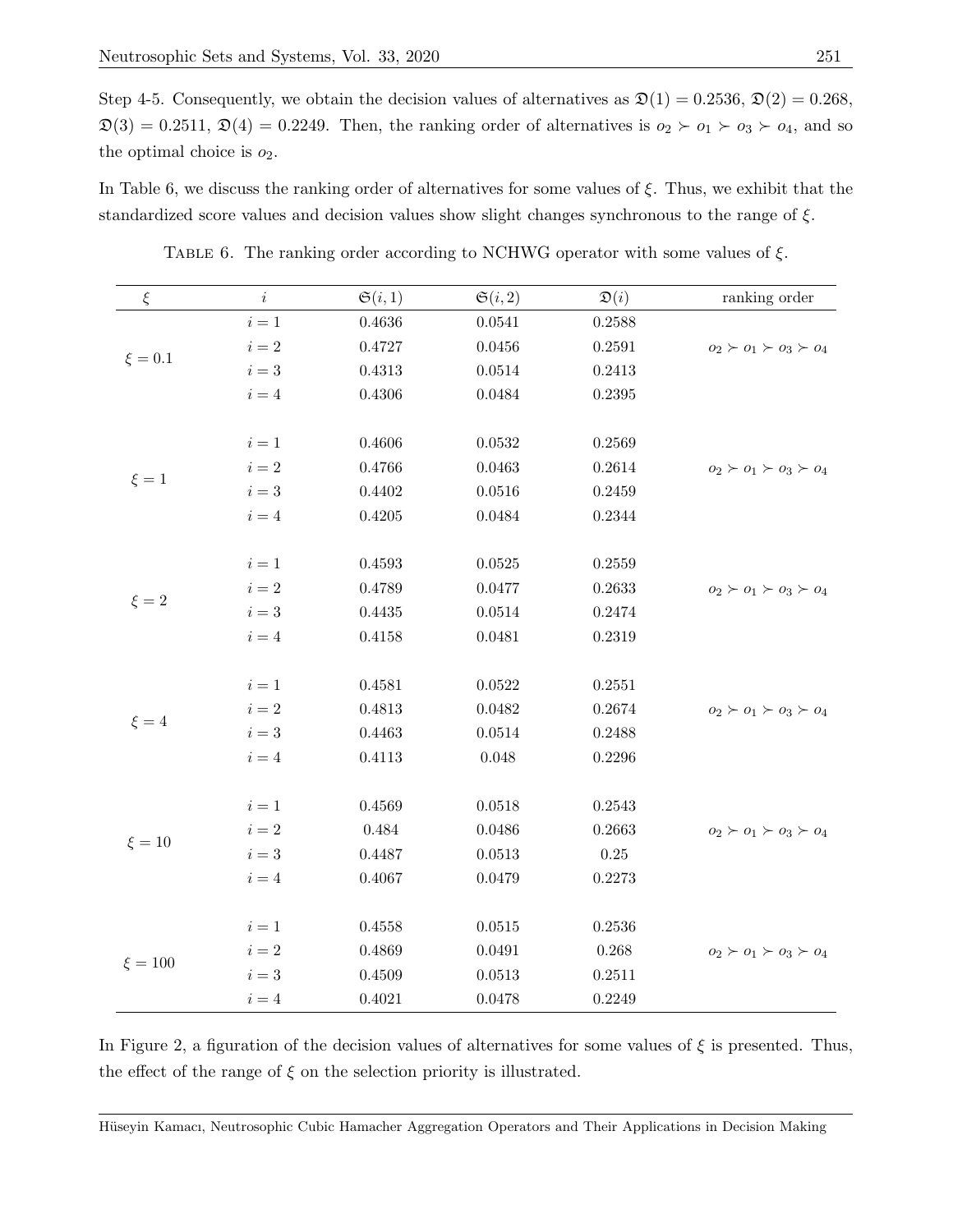

Figure 2. Graphical representation of decision values for some values of ξ.

Discussion and Comparison: If  $\Omega = (0.4, 0.6)^T$  in Example 6.2, then this example is the same as the problem in "Application" (see: Section 6 on page 21) of [17]. For  $\Omega = (0.4, 0.6)^T$ , using NCHWG operator with  $q = 100$ , we rank the alternatives as  $o_1 \succ o_2 \succ o_3 \succ o_4$ . But it is proposed as a priority order of alternatives in [17] that  $o_3 \succ o_2 \succ o_1 \succ o_4$ . We think the reason for this order is the concepts of score function and accuracy function given in Definitions 18 and 19 of [17], and these functions should be improved. Let us demonstrate that the score and accuracy functions in Definitions 18 and 19 of [17] give erroneous outputs for some neutrosophic cubic elements. Let  $v_1 = ([0.5, 0.7], [0.2, 0.5], [0.5, 0.6], 0.5, 0.8, 0.2)$  and  $v_2 = ([0.4, 0.6], [0.3, 0.4], [0.4, 0.5], 0.8, 0.6, 0.5)$  be two NCEs. It is evident that  $v_1$  and  $v_2$  do not have identical values, i.e.,  $v_1 \neq v_2$ . By Definition 18 in [17], the score values of  $v_1$  and  $v_2$  are  $S(v_1) = 0.5 - 0.5 + 0.7 - 0.6 + 0.5 - 0.2 = 0.4$  and  $S(v_2) = 0.4 - 0.4 + 0.6 - 0.5 + 0.8 - 0.5 = 0.4$ , respectively. By Definition 19 in [17], the accuracy values of  $v_1$  and  $v_2$  are  $H(v_1) = \frac{1}{9}(0.5 + 0.2 + 0.5 + 0.7 + 0.5 + 0.6 + 0.5 + 0.8 + 0.2) = 0.5$  and  $H(v_2) = \frac{1}{9}(0.4 + 0.3 + 0.4 + 0.6 + 0.4 + 0.5 + 0.8 + 0.6 + 0.5) = 0.5$ , respectively. By the comparison method in Definition 20 of [17],  $v_1 = v_2$ , which is against our intuition. By using the score function in Definition 3.1, we obtain  $f_{scr}(v_1) = 0.5468$  and  $f_{scr}(v_1) = 0.5968$ , so  $v_1 \prec v_2$ . Also if the score function in Definition 3.1 is used for NCGW in Eq. (4) of [17]: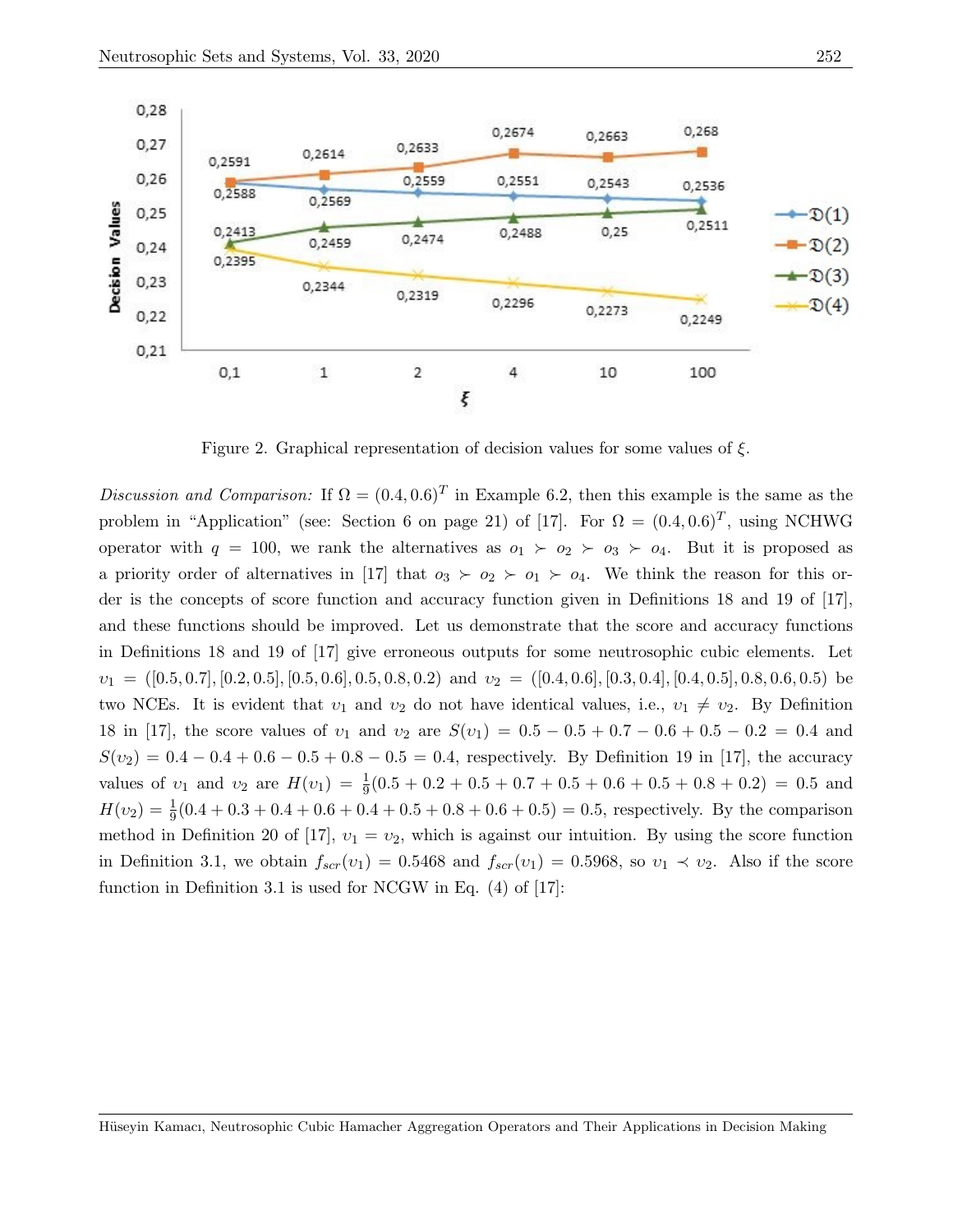$$
NCWG = \begin{pmatrix} \begin{pmatrix} 0.2375, 0.6195 \\ 0.2885, 0.7916 \\ 0.3567, 0.8146 \\ 0.6315, 0.5757, 0.2851 \end{pmatrix} \\ v_2 \\ v_2 \\ v_1 \\ v_2 \\ v_3 \\ v_4 \\ v_5 \\ v_6 \\ v_7 \\ v_8 \end{pmatrix} \cdot \begin{pmatrix} 0.4426, 0.7657 \\ 0.2165, 0.5915] \\ 0.2165, 0.5915] \\ 0.5382, 0.7804] \\ 0.4827, 0.5729, 0.5282 \end{pmatrix} \\ v_1 \\ v_2 \\ v_3 \\ v_4 \\ v_5 \\ v_6 \\ v_7 \\ v_8 \\ v_9 \\ v_1 \\ v_2 \\ v_3 \\ v_4 \\ v_5 \\ v_6 \\ v_7 \\ v_8 \\ v_9 \\ v_1 \\ v_2 \\ v_3 \\ v_4 \\ v_5 \\ v_6 \\ v_7 \\ v_8 \\ v_9 \\ v_1 \\ v_2 \\ v_3 \\ v_1 \\ v_2 \\ v_3 \\ v_4 \\ v_5 \\ v_6 \\ v_7 \\ v_8 \\ v_9 \\ v_1 \\ v_2 \\ v_3 \\ v_4 \\ v_5 \\ v_7 \\ v_8 \\ v_9 \\ v_1 \\ v_2 \\ v_3 \\ v_4 \\ v_5 \\ v_7 \\ v_8 \\ v_9 \\ v_1 \\ v_2 \\ v_3 \\ v_4 \\ v_5 \\ v_7 \\ v_8 \\ v_9 \\ v_1 \\ v_2 \\ v_3 \\ v_1 \\ v_2 \\ v_3 \\ v_4 \\ v_5 \\ v_7 \\ v_9 \\ v_1 \\ v_2 \\ v_3 \\ v_4 \\ v_5 \\ v_6 \\ v_7 \\ v_9 \\ v_1 \\ v_2 \\ v_3 \\ v_4 \\ v_5 \\ v_7 \\ v_9 \\ v_1 \\ v_2 \\ v_3 \\ v_4 \\ v_5 \\ v_6 \\ v_7 \\ v_9 \\ v_1 \\ v_2 \\ v_3 \\ v_4 \\ v_5 \\ v_6 \\ v_7 \\ v_9 \\ v_1 \\ v_2 \\ v_3 \\ v_4 \\ v_5 \\ v_6 \\ v_7 \\ v_9 \\ v_1 \\ v_2 \\ v_3 \\ v_4 \\ v_5 \\ v_6 \\ v_7 \\ v_9 \\ v_1 \\ v_2 \\ v_3 \\ v_4 \\ v_5 \\ v_6 \\ v_7 \\ v_9 \\ v_1 \\
$$

then it is calculated as  $f_{scr}(v_1) = 0.4947$ ,  $f_{scr}(v_2) = 0.4931$ ,  $f_{scr}(v_3) = 0.4669$  and  $f_{scr}(v_4) = 0.4589$ . By these score values, we say that the ranking order of alternatives is  $o_1 \succ o_2 \succ o_3 \succ o_4$ . This result coincides with the output of Algorithm 2. Thereby, the efficiency of score function, accuracy function and decision making algorithms presented in this study are displayed.

### 7. Conclusions

In this study, we described a comparison strategy for two neutrosophic cubic elements. Some new aggregation operators for the neutrosophic cubic sets based on Hamacher  $t$ -norm and Hamacher  $t$ -conorm, which are a generalization of the operators based on algebraic t-norm and t-conorm or Einstein t-norm and Einstein t-conorm, were proposed and their basic properties were investigated. They were applied to solve the MCDM problems in which attribute values take the form of neutrosophic cubic elements. In addition, compared with the existing algorithm based on Einstein geometric aggregations under the neutrosophic cubic environment, the proposed algorithms can give the satisfactory sorting value of each alternative.

In further research, it is necessary and meaningful to give the applications of these aggregation operators to the other domains such as medical diagnosis, pattern recognition and selection of renewable energy.

Funding: This research received no external funding.

Conflicts of Interest: The author declares no conflict of interest.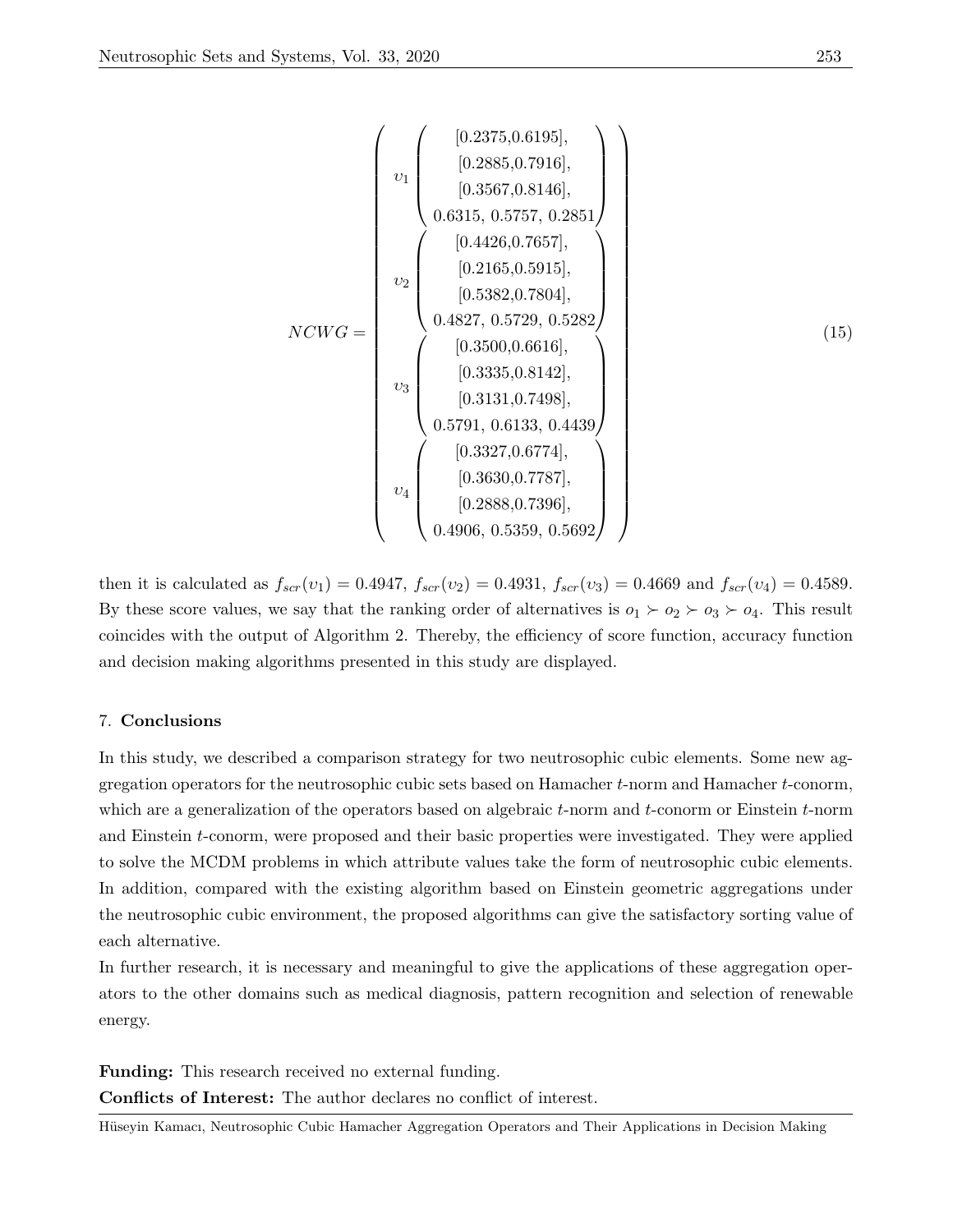# References

- 1. Abdel-Basset, M.; Ali, M.; Atef A. Uncertainty assessments of linear time-cost tradeoffs using neutrosophic set. Computers and Industrial Engineering, (2020), 141, 106286.
- 2. Abdel-Basset, M.; Ali, M.; Atef A. Resource levelling problem in construction projects under neutrosophic environment. The Journal of Supercomputing, (2020) 76, pp. 964988.
- 3. Abdel-Basset, M.; Mohamed, M.; Elhoseny, M., Son, L.H.; Chiclana, F.; Zaied, A.E.N.H. Cosine similarity measures of bipolar neutrosophic set for diagnosis of bipolar disorder diseases. Artificial Intelligence in Medicine, (2019) 101, 101735.
- 4. Abdel-Basset, M.; Mohammed, R. A novel plithogenic TOPSIS-CRITIC model for sustainable supply chain risk management. Journal of Cleaner Production, (2020), 247, 119586.
- 5. Abdel-Basset, M.; Mohammed, R.; Zaied, A.E.N.H.; Gamal, A.; Smarandache, F. Solving the supply chain problem using the best-worst method based on a novel Plithogenic model. Optimization Theory Based on Neutrosophic and Plithogenic Sets. Academic Press, 2020; pp. 1-19.
- 6. Akram, M.; Ishfaq, N.; Sayed S.; Smarandache F. Decision-making approach based on neutrosophic rough information. Algorithms, (2018), 11(5), 59.
- 7. Ali, M.; Deli, I.; Smarandache, F. The theory of neutrosophic cubic sets and their applications in pattern recognition. Journal of Intelligent and Fuzzy Systems, (2016), 30, pp. 1957-1963.
- 8. Arulpandy, P.; Pricilla, M.T. Some similarity and entropy measurements of bipolar neutrosophic soft sets. Neutrosophic Sets and Systems, (2019), 25, pp. 174-194.
- 9. Gulistan, M.; Mohammad, M.; Karaaslan, F.; Kadry, S.; Khan, S., Wahab, H.A. Neutrosophic cubic Heronian mean operators with applications in multiple attribute group decision-making using cosine similarity functions. International Journal of Distributed Sensor Networks, (2019), 15(9), 155014771987761
- 10. Hamacher, H. Uber logische verknunpfungenn unssharfer Aussagen undderen Zegunhorige Bewertungs funktione. In Press in Cybernatics and Systems Research, Trappl, K. R., Ed.; Hemisphere: Washington, DC, USA, 1978; Volume 3, pp. 276-288.
- 11. Hussain, S.S.; Hussain, R.J.; Smarandache, F. Domination number in neutrosophic soft graphs. Neutrosophic Sets and Systems, (2019), 28, pp. 228-244.
- 12. Jana, C.; Pal, M.; Karaaslan, F.; Wang, J.-q. Trapezoidal neutrosophic aggregation operators and its application in multiple attribute decision-making process. Scientia Iranica E, (2018), in press, doi:10.24200/sci.2018.51136.2024
- 13. Jun, Y.B.; Kim, C.S.; Yang, K.O. Cubic sets. Annals of Fuzzy Mathematics and Informatics, (2012), 1(3), pp. 83-98.
- 14. Jun, Y.B.; Smarandache, F.; Kim, C.S. Neutrosophic cubic sets. New Mathematics and Natural Computation, (2015), 13, pp. 41-54.
- 15. Kamal, N.L.A.M.; Abdullah, L.; Abdullah, I.; Alkhazaleh, S.; Karaaslan, F. Multi-valued interval neutrosophic soft set: Formulation and Theory. Neutrosophic Sets and Systems, (2019), 30, pp. 149-170.
- 16. Karaaslan, F. Gaussian single-valued neutrosophic numbers and its application in multi-attribute decision making. Neutrosophic Sets and Systems, (2018), 22, pp. 101-117.
- 17. Khan, M.; Gulistan, M.; Yaqoob, N.; Khan, M.; Smarandache, F. Neutrosophic cubic Einstein geometric aggregation operators with application to multi-criteria decision making method. Symmetry, (2019), 11, 247. doi:10.3390/sym11020247
- 18. Naz, S.; Akram, M.; Smarandache F. Certain notions of energy in single-valued neutrosophic graphs. Axioms, (2018), 7(3), 50.
- 19. Peng, X.; Smarandache F. New multiparametric similarity measure for neutrosophic set with big data industry evaluation. Artificial Intelligence Review, (2019), in press, https://doi.org/10.1007/s10462-019-09756-x
- 20. Peng, X.; Smarandache F. Novel neutrosophic Dombi Bonferroni mean operators with mobile cloud computing industry evaluation. Expert Sytems, (2019), 36:e12411. https://doi.org/10.1111/exsy.12411
- Hüseyin Kamacı, Neutrosophic Cubic Hamacher Aggregation Operators and Their Applications in Decision Making